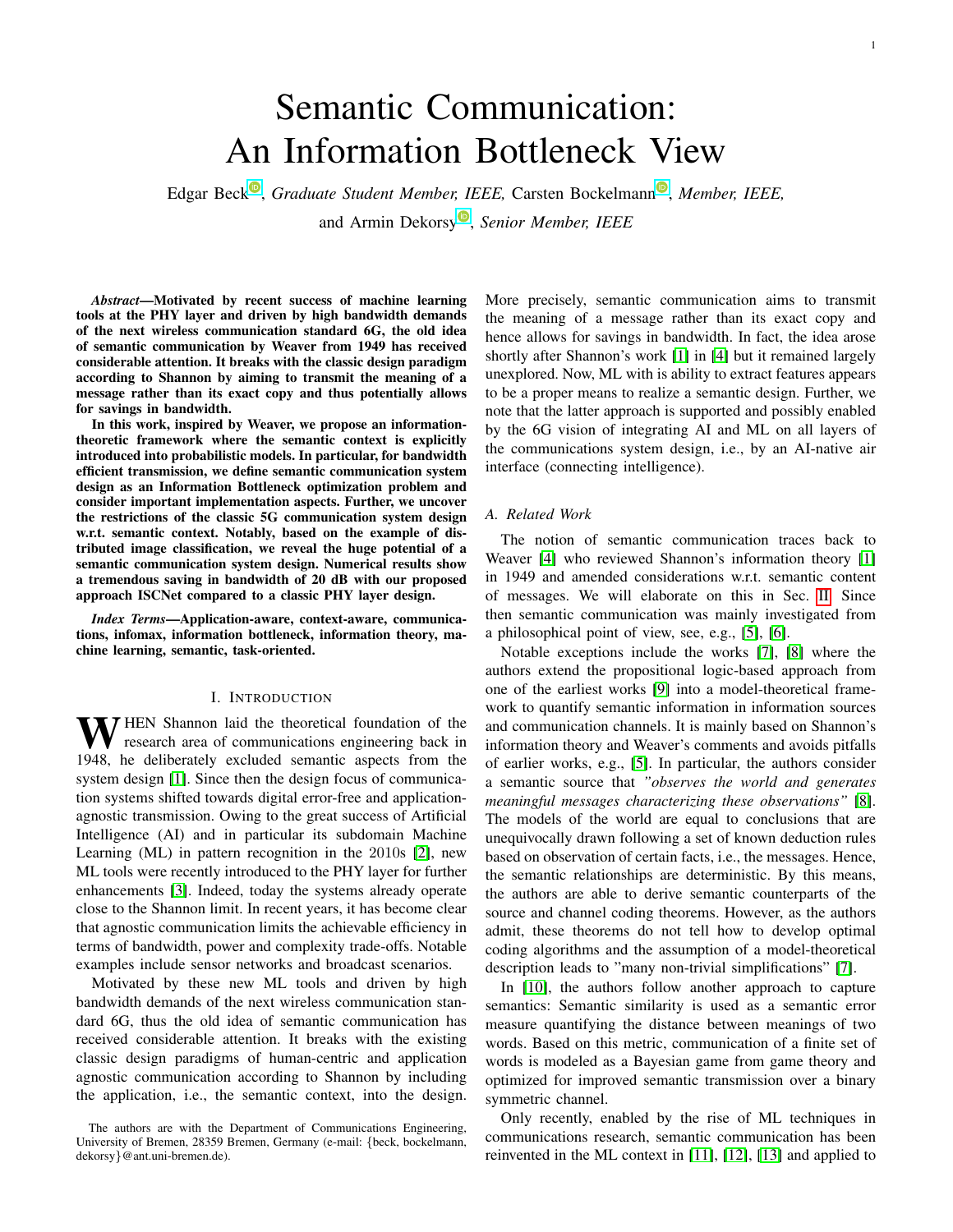the task of text and speech transmission. As a result, semantic communication is still a nascent field: It remains still unclear what this term exactly means and especially its distinction from joint source channel coding [\[14\]](#page-11-13), [\[15\]](#page-11-14). As a result, many survey paper aim to provide an interpretation, see, e.g., [\[16\]](#page-11-15), [\[17\]](#page-11-16), [\[18\]](#page-11-17). We will revisit this issue in Sec. [II.](#page-1-0)

## *B. Main Contribution*

The main contributions of this article are manifold:

- We revisit Weaver's notion of semantic communication and show that he argues for the generality of information theory to include the semantic context into communication.
- Inspired by Weaver, we propose an information-theoretic framework for inclusion of the semantic context. There, we explicitly model the latter as a semantic hidden random variable.
- In this framework, we define semantic communication system design as an Information Bottleneck (IB) optimization problem and consider important implementation aspects, e.g., application of Deep Neural Networks (DNNs).
- We uncover the restrictions of the classic 5G communication system design w.r.t. semantic context. We also provide an example where we design a semantic receiver given a classic transmitter.
- Notably, we reveal the huge potential of a semantic communication system design based on the example of distributed image classification. Numerical results show a tremendous saving in bandwidth of 20 dB with our proposed approach ISCNet compared to a classic PHY layer design.

In the following, we reinterpret Weaver's philosophical considerations in Sec. [II](#page-1-0) paving the way for our proposed theoretical framework in Sec. [III.](#page-2-0) In [IV,](#page-5-0) we reveal the design flaws of a classic design w.r.t. semantic context. Finally, in Sec. [V](#page-6-0) and [VI,](#page-11-18) we provide our examples of semantic communication and summarize the main results, respectively.

## II. PHILOSOPHICAL CONSIDERATIONS

<span id="page-1-0"></span>Despite much renewed interest, research on semantic communication is still in its infancy and recent work reveals a differing understanding of the word *semantic*. Therefore, we think that the meaning of semantics is still elusive and requires resharpening. In this work, we contribute our interpretation which aims to make the view on semantic communication more consistent. To motivate our interpretation, we revisit the research birth hour of communications from a philosophical point of view: Its theoretical foundation was laid by Shannon in his landmark paper [\[1\]](#page-11-0) in 1948.

He stated [\[1\]](#page-11-0): *"The fundamental problem of communication is that of reproducing at one point either exactly or approximately a message selected at another point. Frequently the messages have meaning; that is they refer to or are correlated according to some system with certain physical or conceptual entities. These semantic aspects of communication are irrelevant to the engineering problem. The significant aspect* *is that the actual message is one selected from a set of possible messages. The system must be designed to operate for each possible selection, not just the one which will actually be chosen since this is unknown at the time of design."*

In fact, this viewpoint abstracts all kinds of information one may transmit, e.g., oral and written speech, music, pictorial arts, ..., all human behavior, and lays also the foundation for the research area of information theory. Thus, it found its way into many other research areas where data or information is processed including Artificial Intelligence (AI) and especially its subdomain Machine Learning (ML).

Weaver saw this broad applicability of Shannon's theory back in 1949. In his comprehensible review of [\[1\]](#page-11-0), he first states that *"there seem to be [communication] problems at three levels"* [\[4\]](#page-11-3):

- A. How accurately can the symbols of communication be transmitted? (The technical problem.)
- B. How precisely do the transmitted symbols convey the desired meaning? (The semantic problem.)
- C. How effectively does the received meaning affect conduct in the desired way? (The effectiveness problem.)

These levels are quoted in recent works where Level C is oftentimes referred to as goal- or task-oriented communication instead. But in the concluding section, he then argues for the generality of the theory at Level A for all levels and *"that the interrelation of the three levels is so considerable that one's final conclusion may be that the separation into the three levels is really artificial and undesirable"*. He further points out the bizarre definition of information as a measure of uncertainty and not meaning or semantics. In the end, Weaver indicates based on examples from physics that meaning may be the opposite of information: The less Shannon information a signal carries, the more meaning it has and vice versa. He also mentions *"one of the most significant but difficult aspects of meaning, namely the influence of context"*.

In fact, we argue that it is this context which generates meaning in semantic communication. By introducing context, we are able to introduce meaning, i.e., to reduce uncertainty and hence Shannon information, and thus to save communication bandwidth. This semantic context can be included by different levels such as B and C but the separation is rather arbitrary from our point of view as indicated by Weaver. In fact, we are able to add arbitrarily many levels of details to the communication problem and optimize communications for a specific application.

If we add context/applications that belongs to the domain of humans, it becomes difficult to describe the actual meaning in terms of mathematical modeling. How can we measure if two sentences have the same meaning, i.e., how does the semantic space looks like? In case of image classification, we then need to make use of labeled datasets, i.e., samples, as usually done in the domain of machine learning. According to the argumentation, we can thus distinguish between model and data-driven semantics. Note that both can be handled within information theory. We conclude that as long we stay in the domain of mathematical modeling and machine learning, Shannon's information theory is sufficient for the design of semantic communication systems.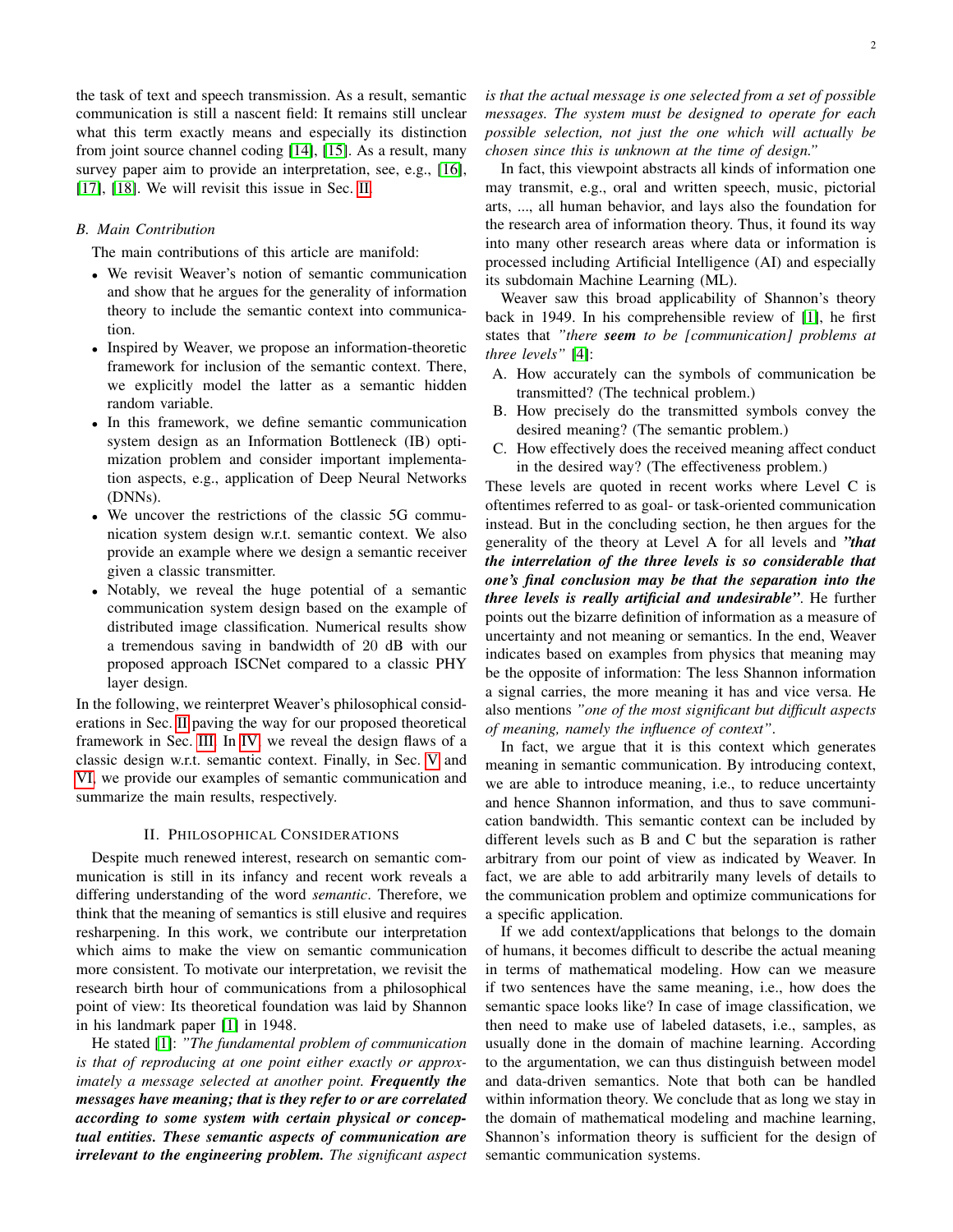

<span id="page-2-1"></span>Fig. 1. Block diagram of the considered semantic system model.

Finally, we note that our information theoretic view for inclusion of semantic aspects is in accordance with the works [\[7\]](#page-11-6), [\[8\]](#page-11-7) and extends upon them. There, the authors admit that the model-theoretical approach leads to simplifications and does not include level C. In addition, we note that logicbased expert systems that were dominant in earlier work on AI showed limitations, could not satisfy the high expectations in the 1970s and led to the first "AI winter" [\[2\]](#page-11-1). In contrast, we propose to use probabilistic models from system theory to capture semantic aspects. Note that the former approaches can be included as special cases of functions. This viewpoint is motivated by recent success of pattern recognition tools which advanced the field of AI in the 2010s and may be used to extract semantics.

#### III. THEORETICAL FRAMEWORK

#### <span id="page-2-0"></span>*A. Information-theoretic System Model*

With the information theoretic view in mind, we are now ready to define our proposed mathematical probabilistic model shown in Fig. [1](#page-2-1) accordingly. Let us assume that, e.g., an application (App), generates a source signal  $\mathbf{s} \in \mathcal{M}_s^{N_s \times 1}$ , a multivariate Random Variable (RV) of dimension  $N_s$ , we observe. For the remainder of the article, note that the domain of all RVs  $M$  may be either discrete or continuous. Further, we note that the definition of entropy for discrete and continuous RVs differs. For example, the differential entropy of continuous RVs may be negative whereas the entropy of discrete RVs is always positive [\[19\]](#page-11-19). Without loss of generality, we will thus assume all RVs either to be discrete or to be continuous. In this work, we avoid notational clutter by using the expected value operator: Replacing the integral by summation over discrete RVs, the equations are also valid for discrete RVs and vice versa.

In classic design, the source s enters the communication system and the semantic context does not matter. To introduce semantics or the application into the problem, we assume the existence of a hidden target RV  $z \in \mathcal{M}_z^{N_z \times 1}$  jointly

distributed with s according to the joint probability density or mass function (pdf / pmf)  $p(s, z) = p(s|z) \cdot p(z)$  where  $p(s|z)$  is the pdf or pmf of s conditioned on z. The RV z is the semantic space or application context of s which we, e.g., want to infer from s.

Note that semantic context can be included on increasing lagers of complexity. First, a RV  $z_1$  might capture the floatingpoint representation of continuous RVs. Moving beyond the first application context, from App 1 to App 2, then a RV  $z_2$  might expand this towards the interpretation of said RV like the classification of images or sensor data. Further, image classification could be a sub task of a more general goal. In fact, we can add or remove context arbitrarily often according to the application and we can optimize the overall (communication) system w.r.t.  $z_1, z_2, \ldots, z_i$ , respectively.

Our challenge is to encode the source signal s onto the transmit signal vector  $\mathbf{x} \in \mathcal{M}_x^{N_{\text{Tx}} \times 1}$  (see Fig. [1\)](#page-2-1) for reliable semantic communication through the physical communication channel  $p(\mathbf{y}|\mathbf{x})$  where  $\mathbf{y} \in \mathcal{M}_{y}^{N_{R} \times 1}$  is the received signal vector. We assume the encoder  $p_{\theta}(\mathbf{x}|\mathbf{s})$  to be parametrized by a parameter vector  $\theta$ . Note that  $p_{\theta}(\mathbf{x}|\mathbf{s})$  is probabilistic here but usually assumed to be deterministic with  $p_{\theta}(\mathbf{x}|\mathbf{s}) =$  $\delta(\mathbf{x} - f_{\theta}(\mathbf{s}))$  since we aim for uncertainty reduction at the receiver and that  $p(y|x)$  is independent of  $\theta$ . There,  $\delta(\cdot)$  is the Dirac delta function. In summary, the Markov chain reads

$$
\mathbf{z} \leftrightarrow \mathbf{s} \leftrightarrow \mathbf{x} \leftrightarrow \mathbf{y} \,. \tag{1}
$$

In the following, we summarize transmitter and channel into the probabilistic encoder  $p_{\theta}(\mathbf{y}|\mathbf{s})$  for better readability. The Markov chain thus reduces to  $z \leftrightarrow s \leftrightarrow y$ .

At the receiver side, the optimal decoder of a classic PHY layer design is given by the posterior  $p_{\theta}(s|y)$  that can be deduced from prior  $p(s)$  and likelihood  $p_{\theta}(y|s)$  by application of Bayes law. If calculation of the posterior is intractable, oftentimes the optimal decoder is replaced by an approximation  $q_{\varphi}(s|y)$  with parameters  $\varphi$ . Based on the estimate of s, then the application interprets the actual semantic content z. In fact, the non-semantic PHY layer design is equal to joint source channel coding of s without taking z into account.

We propose to include the semantic hidden target RV z into the design using a semantic decoder  $q_{\varphi}(\mathbf{z}|\mathbf{y})$ . The benefit of doing so lies in the following reason: As outlined in the last section, the actual semantic uncertainty or information content, i.e., the entropy  $\mathcal{H}(\mathbf{z})$ , can be assumed smaller than the entropy  $H(s)$  of the source. This should finally allow for bandwidth savings: Instead of using (and transmitting) s for inference of z, we now want to find a compressed representation y of s containing the relevant information about z. Only considering the task of source compression, this means

$$
\mathcal{H}\left(\mathbf{z}\right) \leq \mathcal{H}\left(\mathbf{y}\right) \leq \mathcal{H}\left(\mathbf{s}\right). \tag{2}
$$

Note that in our system model x and y should include redundancy w.r.t. z for robust channel encoding. Therefore, it may also be that  $\mathcal{H}(\mathbf{y}) \geq \mathcal{H}(\mathbf{s})$ . But note that also s needs channel encoding and the entropy of its encoding grows.

Finally, we have outlined a complete system model including semantic and communication RVs. By this means, we extend the model from the works [\[12\]](#page-11-11), [\[20\]](#page-11-20) that consider joint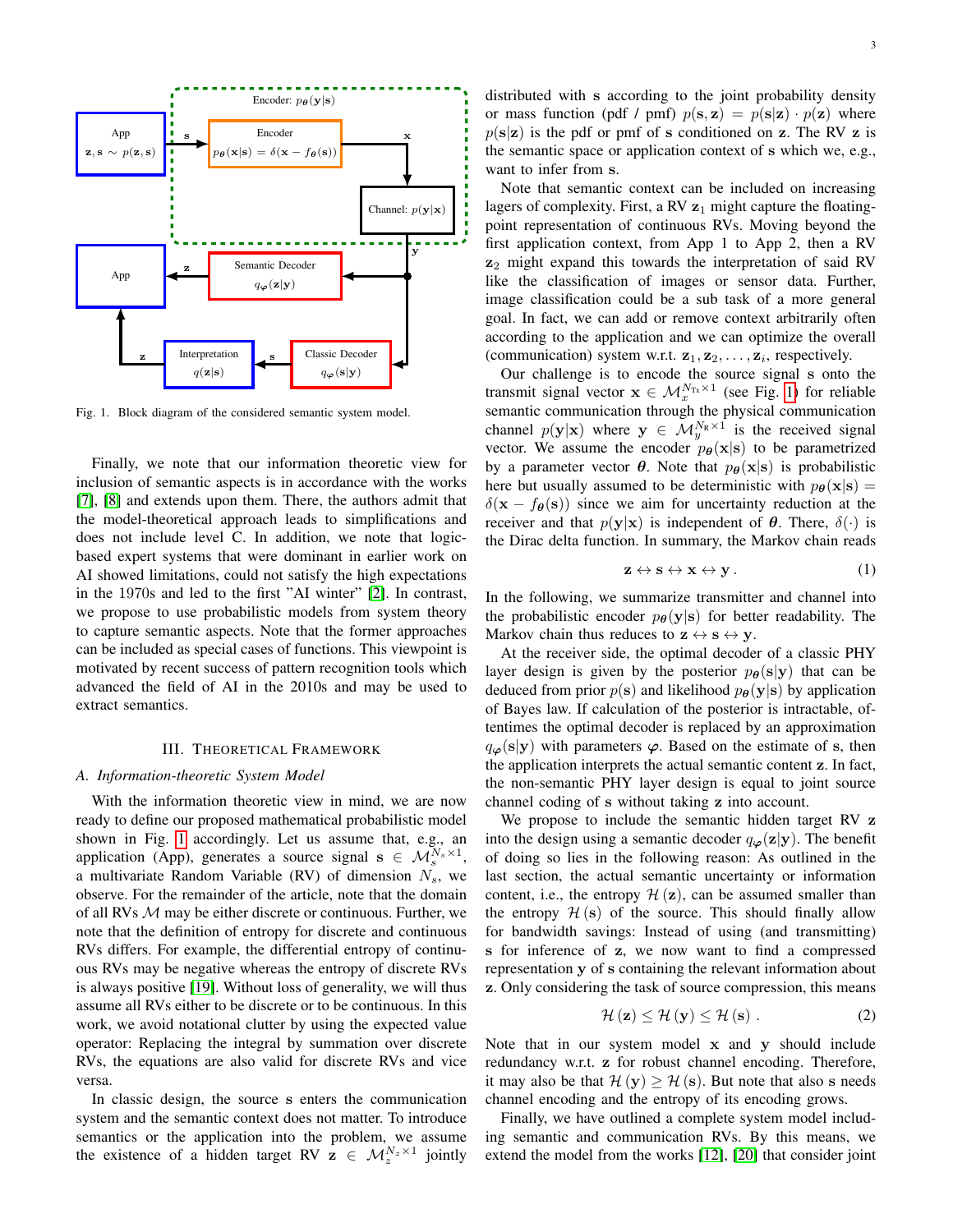source channel coding of text by the semantic space or RV z as in [\[8\]](#page-11-7). Further, we generalize the model-theoretical approach on the semantic and source RV from [\[7\]](#page-11-6), [\[8\]](#page-11-7) to arbitrary RVs and probability distributions. We also extend [\[7\]](#page-11-6) by explicitly distinguishing between source signal s and transmitted signal x.

# <span id="page-3-6"></span>*B. Learning of a Semantic Communication System via Infomax Principle*

After explaining the system model, we are finally able to approach a semantic communication system design: Since we aim to find a hidden representation y of our source s, we in fact need to solve an unsupervised learning problem. To define an optimization criterion for our discriminative model or encoder  $p_{\theta}(\mathbf{y}|\mathbf{s})$ , it is useful to follow the infomax principle from an information theoretic perspective [\[19\]](#page-11-19). As suggested, this means our aim is to find a representation  $y \sim p_{\theta}(y|s)$ that retains a significant amount of information about the semantic RV z, i.e., maximization of the Mutual Information (MI)  $I(\mathbf{z}; \mathbf{y})$  w.r.t. the encoder  $p_{\theta}(\mathbf{y}|\mathbf{s})$  [\[21\]](#page-11-21):

$$
\underset{p\theta(\mathbf{y}|\mathbf{s})}{\arg\max} I(\mathbf{z}; \mathbf{y})
$$
\n(3)

$$
= \arg \max_{\theta} \mathbf{E}_{\mathbf{z}, \mathbf{y} \sim p_{\theta}(\mathbf{z}, \mathbf{y})} \left[ \ln \frac{p_{\theta}(\mathbf{z}, \mathbf{y})}{p(\mathbf{z}) p_{\theta}(\mathbf{y})} \right]
$$
(4)

$$
= \arg \max_{\boldsymbol{\theta}} \mathcal{H}(\mathbf{z}) - \mathcal{H}\left(p_{\boldsymbol{\theta}}(\mathbf{z}, \mathbf{y}), p_{\boldsymbol{\theta}}(\mathbf{z}|\mathbf{y})\right) \tag{5}
$$

$$
= \arg \max_{\boldsymbol{\theta}} \mathbf{E}_{\mathbf{z}, \mathbf{y} \sim p_{\boldsymbol{\theta}}(\mathbf{z}, \mathbf{y})}[\ln p_{\boldsymbol{\theta}}(\mathbf{z}|\mathbf{y})]. \tag{6}
$$

There,  $E_{\mathbf{x} \sim p(\mathbf{x})}[f(\mathbf{x})]$  denotes the expected value of  $f(\mathbf{x})$  w.r.t. both discrete or continuous RVs x and  $\mathcal{H}(p(\mathbf{x}), q(\mathbf{x})) =$  $E_{\mathbf{x} \sim p(\mathbf{x})}[-\ln q(\mathbf{x})]$  is the cross entropy between two pdfs / pmfs  $p(x)$  and  $q(x)$ . Note independence from  $\theta$  in  $\mathcal{H}(z)$  and dependence in  $p_{\theta}(\mathbf{z}|\mathbf{y})$  and  $p_{\theta}(\mathbf{z}, \mathbf{y})$  through the Markov chain  $z \rightarrow s \rightarrow y$ . Further, note that the form of  $p_{\theta}(y|s)$  has to be constrained to avoid learning a trivial identity mapping  $y = s$ . In our example, we indeed do this by assuming a physical channel  $p(\mathbf{y}|\mathbf{x})$ .

If calculation of the posterior  $p_{\theta}(\mathbf{z}|\mathbf{y})$  in [\(6\)](#page-3-0) is intractable, we are able to replace it by a variational distribution  $q_{\varphi}(\mathbf{z}|\mathbf{y})$ with parameters  $\varphi$ . Similar to the transmitter, Deep Neural Networks (DNNs) are usually used in semantic communication literature [\[12\]](#page-11-11), [\[20\]](#page-11-20) for design of the approximate posterior  $q_{\varphi}(\mathbf{z}|\mathbf{y})$  at the receiver. To enhance the performance complexity trade-off, the application of Deep Unfolding can be considered, a model-driven learning approach that introduces model knowledge of  $p_{\theta}(s, x, y, z)$  to create  $q_{\varphi}(z|y)$  [\[22\]](#page-11-22), [\[3\]](#page-11-2). With  $q_{\varphi}(\mathbf{z}|\mathbf{y})$ , we are able to define a Mutual Information Lower BOund (MILBO) [\[21\]](#page-11-21) similar to the well-known Evidence Lower BOund (ELBO) [\[2\]](#page-11-1):

$$
I_{\theta}(\mathbf{z}; \mathbf{y}) \ge \mathbf{E}_{\mathbf{z}, \mathbf{y} \sim p_{\theta}(\mathbf{z}, \mathbf{y})}[\ln q_{\varphi}(\mathbf{z}|\mathbf{y})] \tag{7}
$$

$$
= -\mathbf{E}_{\mathbf{y} \sim p(\mathbf{y})} [\mathcal{H} (p_{\theta}(\mathbf{z}|\mathbf{y}), q_{\varphi}(\mathbf{z}|\mathbf{y}))]
$$
(8)

$$
=-\mathcal{L}_{\theta,\varphi}^{\mathrm{CE}}.
$$

The lower bound holds since  $-\mathcal{H}(p_{\theta}(\mathbf{z}, \mathbf{y}), p_{\theta}(\mathbf{z}|\mathbf{y}))$  itself is a lower bound and  $E_{\mathbf{z}, \mathbf{y} \sim p_{\boldsymbol{\theta}}(\mathbf{z}, \mathbf{y})}[\ln p_{\boldsymbol{\theta}}(\mathbf{z}|\mathbf{y}) / \ln q_{\boldsymbol{\varphi}}(\mathbf{z}|\mathbf{y})] \ge 0.$  Optimization of  $\theta$  and  $\varphi$  can now be done w.r.t. this lower bound:

<span id="page-3-7"></span>
$$
\underset{\theta,\varphi}{\arg\max} - \mathcal{L}_{\theta,\varphi}^{\text{CE}}.
$$
 (10)

We note that the MILBO in  $(7)$  is equivalent to the negative cross entropy amortized across observations y [\[3\]](#page-11-2), i.e.,  $\mathcal{L}_{\theta,\varphi}^{CE}$ , in [\(8\)](#page-3-2). This means that approximate maximization of the mutual information justifies the minimization of the cross entropy in the Auto Encoder (AE) approach [\[23\]](#page-11-23) oftentimes seen in recent semantic communication literature [\[12\]](#page-11-11), [\[20\]](#page-11-20). Thus, the idea is to learn parametrizations of the transmitter discriminative model and of the variational receiver posterior, e.g., by AEs or reinforcement learning. Note that in our system model, we do not auto encode the hidden z itself, i.e.,  $z = s$ , but encode s for decoding of z. This can be seen by rewriting the amortized cross entropy:

$$
\mathcal{L}_{\theta,\varphi}^{\text{CE}} = \mathbf{E}_{\mathbf{y} \sim p(\mathbf{y})} [\mathcal{H}(p_{\theta}(\mathbf{z}|\mathbf{y}), q_{\varphi}(\mathbf{z}|\mathbf{y}))]
$$
(11)

$$
= \mathbf{E}_{\mathbf{s} \sim p(\mathbf{s})} \left[ \mathbf{E}_{\mathbf{y} \sim p_{\theta}(\mathbf{y}|\mathbf{s})} \left[ \mathcal{H} \left( p_{\theta}(\mathbf{z}|\mathbf{y}), q_{\varphi}(\mathbf{z}|\mathbf{y}) \right) \right] \right] \tag{12}
$$

$$
= \mathbf{E}_{\mathbf{s} \sim p(\mathbf{s})} \left[ \mathbf{E}_{\mathbf{y} \sim p_{\theta}(\mathbf{y}|\mathbf{s})} \left[ \mathbf{E}_{\mathbf{z} \sim p_{\theta}(\mathbf{z}|\mathbf{y})} \left[ -\ln q_{\varphi}(\mathbf{z}|\mathbf{y}) \right] \right] \right]
$$

<span id="page-3-8"></span><span id="page-3-5"></span>
$$
\mathcal{L}_{P(\mathcal{O})}[\mathcal{I}_{\mathcal{J}}]_{P(\mathcal{O})}[\mathcal{I}_{\mathcal{I}}]_{P(\mathcal{O})}[\mathcal{I}_{\mathcal{I}}]_{P(\mathcal{O})}[\mathcal{I}_{\mathcal{I}}]_{P(\mathcal{O})}[\mathcal{I}_{\mathcal{I}}]_{P(\mathcal{O})}[\mathcal{I}_{\mathcal{I}}]
$$

$$
= \mathbf{E}_{\mathbf{z}, \mathbf{y}, \mathbf{s} \sim p_{\boldsymbol{\theta}}(\mathbf{z}, \mathbf{y}, \mathbf{s})}[-\ln q_{\boldsymbol{\varphi}}(\mathbf{z}|\mathbf{y})]
$$
(14)

$$
= \mathbf{E}_{\mathbf{s},\mathbf{z}\sim p(\mathbf{s},\mathbf{z})} \left[ \mathbf{E}_{\mathbf{y}\sim p_{\boldsymbol{\theta}}(\mathbf{y}|\mathbf{s})} [-\ln q_{\boldsymbol{\varphi}}(\mathbf{z}|\mathbf{y})] \right]. \tag{15}
$$

<span id="page-3-4"></span>We can further proof the amortized cross entropy to be decomposable into

<span id="page-3-0"></span>
$$
\mathcal{L}_{\theta,\varphi}^{\text{CE}} = \mathbf{E}_{\mathbf{y} \sim p(\mathbf{y})} \left[ \mathbf{E}_{\mathbf{z} \sim p_{\theta}(\mathbf{z}|\mathbf{y})} [-\ln q_{\varphi}(\mathbf{z}|\mathbf{y}) + \ln p(\mathbf{z}|\mathbf{y}) - \ln p(\mathbf{z}|\mathbf{y})] \right]
$$
(16)

$$
= \mathbf{E}_{\mathbf{y} \sim p(\mathbf{y})} [D_{\text{KL}} (p_{\theta}(\mathbf{z}|\mathbf{y}) || q_{\varphi}(\mathbf{z}|\mathbf{y}))]
$$
  
+ 
$$
\underbrace{\mathbf{E}_{\mathbf{y} \sim p(\mathbf{y})} [\mathbf{E}_{\mathbf{z} \sim p_{\theta}(\mathbf{z}|\mathbf{y})}[-\ln p(\mathbf{z}|\mathbf{y})]]}_{\mathcal{H}(\mathbf{z}|\mathbf{y})=-I_{\theta}(\mathbf{z};\mathbf{y})+\mathcal{H}(\mathbf{z})}
$$
(17)

$$
= \mathcal{H}(\mathbf{z}) - \underbrace{I_{\theta}(\mathbf{z}; \mathbf{y})}_{\text{encoder objective}} + \underbrace{E_{\mathbf{y} \sim p(\mathbf{y})}[D_{\text{KL}}(p_{\theta}(\mathbf{z}|\mathbf{y}) \parallel q_{\varphi}(\mathbf{z}|\mathbf{y}))]}_{\text{decoder objective}}.
$$
\n(18)

<span id="page-3-3"></span>This means, optimization of the MILBO balances maximization of the mutual information  $I_{\theta}(\mathbf{z}; \mathbf{y})$  and minimization of the KL divergence  $D_{KL} (p_{\theta}(\mathbf{z}|\mathbf{y}) || q_{\varphi}(\mathbf{z}|\mathbf{y}))$ . The former criterion can be seen as a regularization term that favors encoders with high mutual information for which decoders can be learned that are close to the true posterior.

To summarize, the cross entropy loss of our approach and of the AE usually used in literature is well-motivated as shown in [\(18\)](#page-3-3) since its amortized version is equal to the negative MILBO. This is in contrast to the Variational AE (VAE) being used in [\[24\]](#page-11-24) that maximizes the ELBO on the evidence  $p_{\theta}(\mathbf{y})$ . Further, we notice that no explicit variational regularization term is present in the MILBO compared to the ELBO. For further discussion, the reader is referred to [\[25\]](#page-11-25).

#### <span id="page-3-2"></span><span id="page-3-1"></span>*C. Information Bottleneck View*

So far, we have shown that the InfoMax principle [\(3\)](#page-3-4) is a valid approach for unsupervised learning of our discriminative model and that of an AE. The InfoMax objective aims at an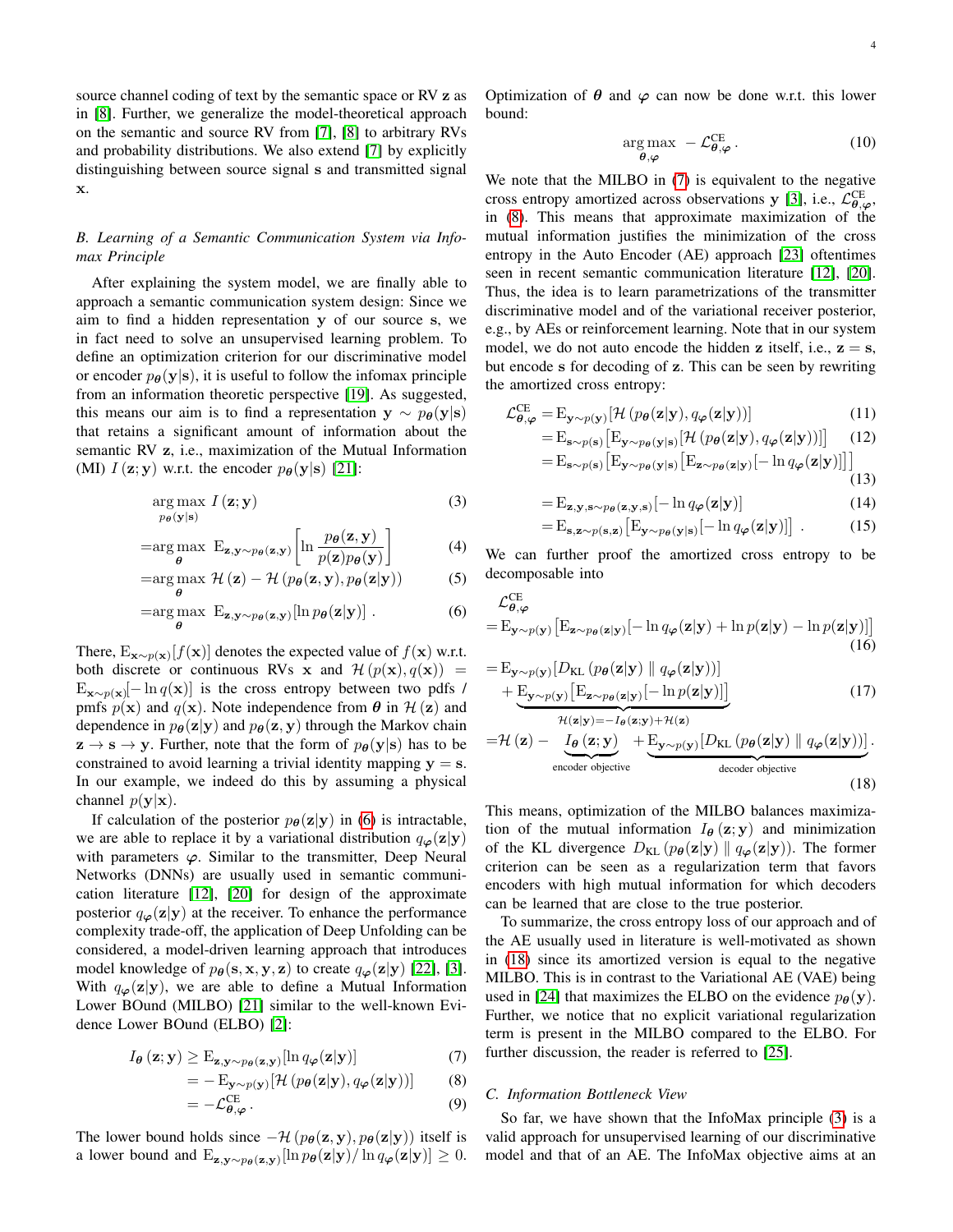probabilistic encoding  $p_{\theta}(\mathbf{y}|\mathbf{s})$  of s which retains most of the information of z in the received signal y. At this point, we become aware of one limitation: Note that the best but trivial encoder without noise or rate restrictions is  $y = s$  since then definitely all available information of z is contained in y.

Hence, we have to restrict the information flow to achieve bandwidth savings. This means we now want to maximize  $I_{\theta}$  (z; y) while restricting the information flow to  $I_{\theta}$  with a compressed representation y. Hence, this problem

$$
\underset{\theta}{\arg\max} \ I_{\theta} \ (\mathbf{z}; \mathbf{y}) \quad \text{s.t.} \quad I_{\theta} \ (\mathbf{s}; \mathbf{y}) \leq I_{\mathcal{C}} \tag{19}
$$

is called Information Bottleneck (IB) problem [\[26\]](#page-11-26), [\[27\]](#page-11-27). It is proposed in [\[17\]](#page-11-16) for goal-oriented communications. The IB problem [\(19\)](#page-4-0) is closely related to rate distortion theory. In particular, the rate-distortion function under logarithmic loss can be shown to coincide with [\(19\)](#page-4-0) for remote source coding [\[27\]](#page-11-27).

Now, we turn our attention to how IBM problem [\(19\)](#page-4-0) can be solved. In fact, algorithms that solve [\(19\)](#page-4-0) are only known for discrete or continuous Gaussian RVs [\[27\]](#page-11-27). Note that in the case of discrete RVs, we aim at an encoder that compresses s into a compact representation y by clustering and in the case of continuous RVs by dimensionality reduction. In our first numerical example of the following Sec. [V,](#page-6-0) we will assume all RVs to be continuous. Hence, we will restrict to solve [\(19\)](#page-4-0) directly by constraining the output dimension of the encoder  $p_{\theta}(\mathbf{x}|\mathbf{s})$  or  $p_{\theta}(\mathbf{y}|\mathbf{s})$  to  $N_{\text{Tx}}$  or  $N_{\text{R}}$ , respectively, and hence the information flow. In other words, we explicitly introduce an IB. Then, we are able to use the cross entropy in [\(14\)](#page-3-5) as the optimization criterion and to avoid tuning of  $I_{\rm C}$ .

It remains the question whether solving [\(19\)](#page-4-0) directly as in other works [\[12\]](#page-11-11), [\[20\]](#page-11-20), [\[28\]](#page-11-28) may hold some benefits. To show the additional required effort, we shortly review existing approaches. First, the constrained optimization problem [\(19\)](#page-4-0) can be turned into an unconstrained one by introduction of the Lagrange function with multiplier  $\beta$ 

$$
\underset{\boldsymbol{\theta}}{\arg\max} \ I_{\boldsymbol{\theta}}\left(\mathbf{z}; \mathbf{y}\right) - \beta I_{\boldsymbol{\theta}}\left(\mathbf{s}; \mathbf{y}\right) \tag{20}
$$

for some fixed  $\beta \geq 0$ . The Lagrange multiplier  $\beta$  allows to define a trade-off between rate  $I_{\theta}$  (s; y) and distortion  $I_{\theta}(\mathbf{z}; \mathbf{y})$  which indicates the relation to both classic measures from rate distortion theory. With  $\beta = 0$ , the objective [\(20\)](#page-4-1) aims at minimal distortion whereas for  $\beta \rightarrow \infty$  rate is minimal. Calculation of the mutual information terms may be computational intractable as in the InfoMax problem [\(3\)](#page-3-4). Notable exceptions include if the RVs are all discrete or Gaussian distributed. Hence, it is necessary to devise to variational approximations. Like for the InfoMax problem [\(3\)](#page-3-4), we introduce a lower bound, i.e., the MILBO [\(7\)](#page-3-1), to the first term. The second term includes a marginal w.r.t.  $p_{\theta}(\mathbf{y})$  which can become computational intractable. Since the second term has a negative sign, we thus need to find an upper bound:

$$
I_{\theta}(\mathbf{s}; \mathbf{y}) = \mathbf{E}_{\mathbf{s}, \mathbf{y} \sim p_{\theta}(\mathbf{s}, \mathbf{y})} \left[ \ln \frac{p_{\theta}(\mathbf{y}|\mathbf{s})}{p_{\theta}(\mathbf{y})} \right]
$$
(21)  
= 
$$
\mathbf{E}_{\mathbf{s}, \mathbf{y} \sim p_{\theta}(\mathbf{s}, \mathbf{y})} [\ln p_{\theta}(\mathbf{y}|\mathbf{s})] - \mathbf{E}_{\mathbf{y} \sim p_{\theta}(\mathbf{y})} [\ln p_{\theta}(\mathbf{y})]
$$
(22)

$$
\leq E_{\mathbf{s}, \mathbf{y} \sim p_{\boldsymbol{\theta}}(\mathbf{s}, \mathbf{y})} \left[ \ln \frac{p_{\boldsymbol{\theta}}(\mathbf{y}|\mathbf{s})}{q_{\boldsymbol{\theta}}(\mathbf{y})} \right] . \tag{23}
$$

<span id="page-4-0"></span>The last inequality follows from  $D_{KL} (p_{\theta}(\mathbf{y}) || q_{\theta}(\mathbf{y})) \geq 0$ with  $E_{\mathbf{y} \sim p_{\boldsymbol{\theta}}(\mathbf{y})}[\ln p_{\boldsymbol{\theta}}(\mathbf{y})] \geq E_{\mathbf{y} \sim p_{\boldsymbol{\theta}}(\mathbf{y})}[\ln q_{\boldsymbol{\theta}}(\mathbf{y})]$  for some variational distribution  $q_{\theta}(\mathbf{y})$  with parameters  $\theta$ . In total, the lower bound on the IB problem, i.e., the variational IB problem, now reads:

<span id="page-4-3"></span>
$$
I_{\theta}(\mathbf{z}; \mathbf{y}) - \beta I_{\theta}(\mathbf{s}; \mathbf{y})
$$
  
\n
$$
\geq \mathbf{E}_{\mathbf{z}, \mathbf{y} \sim p_{\theta}(\mathbf{z}, \mathbf{y})}[\ln q_{\varphi}(\mathbf{z}|\mathbf{y})]
$$
  
\n
$$
- \beta \mathbf{E}_{\mathbf{s} \sim p(\mathbf{s})} [D_{\mathrm{KL}} (p_{\theta}(\mathbf{y}|\mathbf{s}) || q_{\theta}(\mathbf{y}))].
$$
 (24)

This lower bound allows for optimization of  $\theta$ ,  $\varphi$  and  $\vartheta$  by means of the reparametrization trick with conditions that hold for VAEs [\[19\]](#page-11-19) and will be partly covered in Sec. [III-D](#page-5-1) for our approach. Additionally, the variational regularization term  $D_{KL} (p_{\theta}(\mathbf{y}|\mathbf{s}) || q_{\theta}(\mathbf{y}))$  needs to be analytically computable and differentiable w.r.t.  $\theta$  and  $\vartheta$  both being possible for members of the exponential family. This "Deep Variational Information Bottleneck" was introduced in [\[29\]](#page-11-29) and applied in [\[28\]](#page-11-28) to communications design to find a compressed representation of an image to be transmitted for classification at the receiver side. Note that in some works, e.g., in the foundational work [\[26\]](#page-11-26), the IB objective [\(20\)](#page-4-1) is turned into a minimization problem by reversing the sign.

We note that the IB problem [\(19\)](#page-4-0) is motivated from a semantic point of view w.r.t. to some target or task z. But we can also change this view and apply the IB to joint source channel coding, i.e., the classic communication setup, where s is the source, x the transmitted signal/compressed representation and y the received signal/target variable. Then, the Markov chain reads  $s \leftrightarrow x \leftrightarrow y$  and the sign reversed objective from [\(20\)](#page-4-1) becomes:

<span id="page-4-2"></span>
$$
I_{\theta}\left(\mathbf{s};\mathbf{x}\right) - \beta I_{\theta}\left(\mathbf{s};\mathbf{y}\right) \tag{25}
$$

$$
\leq \mathcal{H}\left(\mathbf{s}\right) - I_{\boldsymbol{\theta}}\left(\mathbf{s}; \mathbf{y}\right) - \left(\beta - 1\right) I_{\boldsymbol{\theta}}\left(\mathbf{s}; \mathbf{y}\right) \tag{26}
$$

$$
\leq \mathcal{H}\left(\mathbf{s}\right) - I_{\boldsymbol{\theta}}\left(\mathbf{s};\mathbf{y}\right) - (\beta - 1)I_{\boldsymbol{\theta}}\left(\mathbf{s};\mathbf{y}\right)
$$

$$
+ \mathbf{E}_{\mathbf{y} \sim p(\mathbf{y})} [D_{\mathrm{KL}} (p_{\theta}(\mathbf{s}|\mathbf{y}) || q_{\varphi}(\mathbf{s}|\mathbf{y}))]
$$
 (27)

$$
=\mathcal{L}_{\theta,\varphi}^{\text{CE}} - (\beta - 1)I_{\theta}(\mathbf{s}; \mathbf{y}) . \tag{28}
$$

<span id="page-4-1"></span>The latter upper bound can be derived with  $I_{\theta}$  (s; x)  $\leq \mathcal{H}$  (s) and by introduction of the variational posterior  $q_{\varphi}(s|y)$  as was the case in Section [III-B.](#page-3-6) It is very similar to the loss function designed in [\[12\]](#page-11-11), [\[20\]](#page-11-20) except that we replace  $I_{\theta}(\mathbf{x}; \mathbf{y})$ by  $I_{\theta}$  (s; y) and have a factor ( $\beta - 1$ ) instead of ( $\alpha + 1$ ). This means we relax  $\alpha \ge \beta - 2 \ge -2$  with  $\beta \ge 0$  compared to [\[20\]](#page-11-20) and are able to motivate the loss function in [\[20\]](#page-11-20) and [\[12\]](#page-11-11) from an information theoretic perspective. However, note that our choice [\(25\)](#page-4-2) forces y to contain much information about s which is not necessarily true when maximizing  $\beta I_{\theta}(\mathbf{x}; \mathbf{y})$ while minimizing  $I_{\theta}$  (s; x). Using the lower bound in [\(24\)](#page-4-3), we can further avoid estimating the mutual information  $I_{\theta}$  (s; y)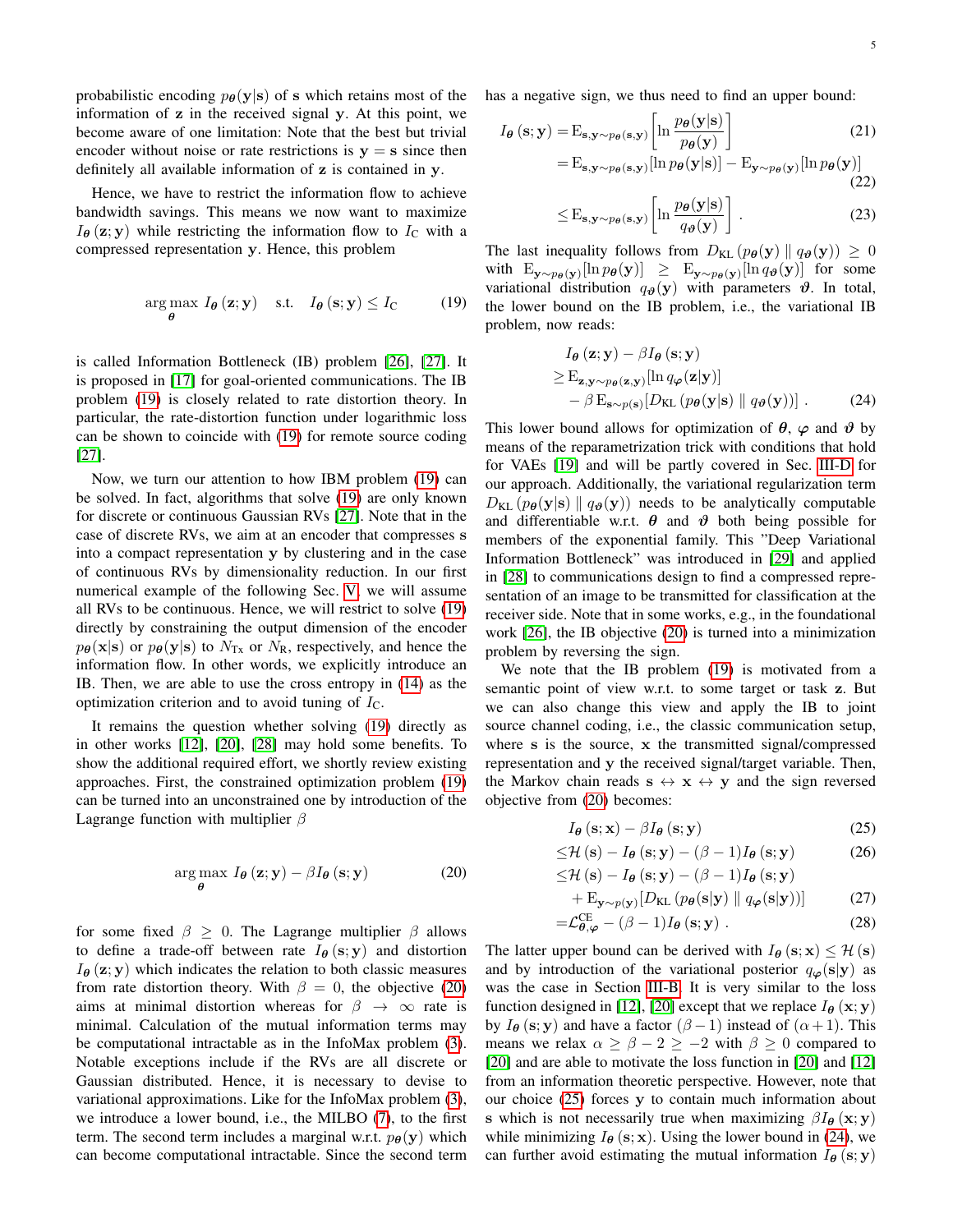or  $I_{\theta}$  (x; y) at the cost of variational approximation. Finally, we note that finding a compressed representation x of the source s, as for example obtained by the application of compressed sensing, does not necessarily mean that we obtain the relevant information w.r.t. the application. Hence, we think it is crucial to include the semantic context z.

## <span id="page-5-1"></span>*D. Implementation Considerations*

Now, we will provide important implementation considerations for optimization of  $(10)/(14)$  $(10)/(14)$  $(10)/(14)$  and  $(19)$ . We note that computation of the MILBO leads to similar problems like for the ELBO [\[19\]](#page-11-19). If calculating the expected value in [\(14\)](#page-3-5) cannot be solved analytically or is computational intractable, we can approximate it using Monte Carlo sampling techniques. For Stochastic Gradient Descent (SGD) - based optimization like, e.g., in the AE approach, the gradient w.r.t.  $\varphi$  can then be calculated by

$$
\frac{\partial}{\partial \varphi} \mathcal{L}_{\theta, \varphi}^{\text{CE}} = \frac{\partial}{\partial \varphi} \mathbf{E}_{\mathbf{z}, \mathbf{s}, \mathbf{y} \sim p_{\theta}(\mathbf{y} | \mathbf{s}) p(\mathbf{s} | \mathbf{z}) p(\mathbf{z})} [-\ln q_{\varphi}(\mathbf{z} | \mathbf{y})]
$$
(29)

$$
= - \mathbf{E}_{\mathbf{z}, \mathbf{s}, \mathbf{y} \sim p_{\boldsymbol{\theta}}(\mathbf{y}|\mathbf{s}) p(\mathbf{s}|\mathbf{z}) p(\mathbf{z})} \left[ \frac{\partial \ln q_{\boldsymbol{\varphi}}(\mathbf{z}|\mathbf{y})}{\partial \boldsymbol{\varphi}} \right] \quad (30)
$$

$$
\approx -\frac{1}{N} \sum_{i=1}^{N} \frac{\partial \ln q_{\varphi}(\mathbf{z}_{i}|\mathbf{y}_{i})}{\partial \varphi}
$$
(31)

and by application of the backpropagation algorithm to  $\frac{\partial}{\partial \varphi} \ln q_{\varphi}(\mathbf{z}_i | \mathbf{y}_i) = \frac{\partial}{\partial \varphi} q_{\varphi}(\mathbf{z}_i | \mathbf{y}_i) / q_{\varphi}(\mathbf{z}_i | \mathbf{y}_i)$  in automatic differentiation frameworks like TensorFlow. Computation of the so called Reinforce gradient w.r.t.  $\theta$  leads to high variance of the gradient estimate since we sample w.r.t. the pdf  $p_{\theta}(\mathbf{y}|\mathbf{s})$ dependent on  $\theta$  [\[19\]](#page-11-19). Typically, the reparametrization trick is used to overcome this problem as in the VAE approach [\[19\]](#page-11-19). Here it is applicable if the latent variable  $y \sim p_{\theta}(y|s)$ can be decomposed into a differentiable function  $f_{\theta}(\mathbf{n}, \mathbf{s})$  and a RV n  $\sim p(n)$  independent of  $\varphi$ . Fortunately, the typical forward model of a communication system  $p_{\theta}(\mathbf{y}|\mathbf{s})$  fulfills this criterion. Assuming a deterministic DNN encoder  $\mu_{\theta}(s)$  and additive noise n with covariance  $\Sigma$ , we can thus rewrite into  $f_{\theta}(\mathbf{n}, \mathbf{s}) = \mu_{\theta}(\mathbf{s}) + \Sigma^{1/2} \cdot \mathbf{n}$  and accordingly the Monte Carlo approximation of the amortized cross entropy gradient into:

$$
\frac{\partial}{\partial \theta} \mathcal{L}_{\theta,\varphi}^{\text{CE}} \tag{32}
$$

$$
= - \mathbf{E}_{\mathbf{z},\mathbf{s},\mathbf{y}\sim p_{\boldsymbol{\theta}}(\mathbf{y}|\mathbf{s})p(\mathbf{s}|\mathbf{z})p(\mathbf{z})} \left[ \frac{\partial}{\partial \boldsymbol{\theta}} \ln q_{\boldsymbol{\varphi}}(\mathbf{z}|\mathbf{y}) \right]
$$
(33)

$$
= - \mathbf{E}_{\mathbf{s}, \mathbf{n} \sim p(\mathbf{n})p(\mathbf{s}|\mathbf{z})p(\mathbf{z})} \left[ \frac{\partial f_{\boldsymbol{\theta}}(\mathbf{n}, \mathbf{s})}{\partial \boldsymbol{\theta}} \cdot \frac{\partial \ln q_{\boldsymbol{\varphi}}(\mathbf{z}|\mathbf{y})}{\partial \mathbf{y}} \right]
$$
(34)

$$
\approx -\frac{1}{N} \sum_{i=1}^{N} \frac{\partial f_{\theta}(\mathbf{n}_{i}, \mathbf{s}_{i})}{\partial \theta} \cdot \frac{\partial \ln q_{\varphi}(\mathbf{z}_{i}|\mathbf{y})}{\partial \mathbf{y}} \bigg|_{\mathbf{y} = f_{\theta}(\mathbf{n}_{i}, \mathbf{s}_{i})}.
$$
 (35)

Although the use of this trick becomes evident from a theoretical perspective, in most of recent AE works in communications (where  $z = s$ ) it seems that the trick is used without being aware of the underlying problem [\[23\]](#page-11-23). This is because in these works optimization of AEs is treated as a supervised learning problem with a simple noise layer in between usually used for regularization in ML literature. We have seen that AEs, although being conceptual simple and easy to implement, and our semantic IB approach require sophisticated techniques from unsupervised learning/information theory to be interpreted and implemented correctly.

#### *E. Supervised Learning and Infomax Principle*

As a final remark, we arrive at a special case of the infomax principle if we fix the encoder with  $p_{\theta}(\mathbf{y}|\mathbf{s}) = p(\mathbf{y}|\mathbf{s})$  and hence the transmitter. Then, only the receiver approximate posterior  $q_{\varphi}(\mathbf{z}|\mathbf{y})$  needs to be optimized in [\(11\)](#page-3-8). Thus, in this case, maximization of the MILBO is equivalent to a supervised learning problem and minimization of KL divergence between true and approximate posterior [\[3\]](#page-11-2). This setup has several benefits: In practice, we avoid the Reinforce gradient and especially we do not need any (ideal) connection between transmitter and receiver. Further, even today in 5G, we can apply a semantic receiver design to standardized systems with fixed transmitter capabilities to possibly achieve semantic performance gains. We will investigate a ML-based semantic receiver design given a fixed transmitter in our second example of Sec. [V.](#page-6-0) Finally, we note that the SotA transmitters target at establishing near-deterministic links which may not really be needed from a semantic perspective and a waste of resources. Hence, it is also worth considering adaptation of the transmitter to achieve more efficient use of bandwidth. We will elaborate on this point in the next section.

## <span id="page-5-0"></span>IV. SEMANTIC COMMUNICATION IN A CLASSIC DESIGN

Including several details of an application, i.e., semantic context, into the communication problem, challenges the conventional communication system design of 5G. Based on Fig. [2,](#page-6-1) we will explain if it is possible to include the semantic context in 5G design and where the pitfalls lie.

In today's conventional systems, the application (App) still plays a minor role since source encoding completely decouples the application context from the communication system. Furthermore, services or Quality of Service like in 5G seem to be a crude interface to reflect its requirements. First, the source signal s is encoded by the source encoder for redundancy reduction, encoded with a channel code for error protection and finally modulated for transmission through a channel. All these steps are reversed with respective separated functional blocks at the receiver side. Separation into single blocks is usually preferred since optimization of all blocks together was too difficult/complex in the past. Assuming probabilistic models with factorization between these blocks at the receiver, we arrive at message passing schemes enabling the flow of soft information, e.g., between equalizer  $q(\mathbf{x}|\mathbf{y})$ and channel decoder  $q(\mathbf{b}|\mathbf{x})$ . Message passing is indicated by the integral/summation operation to obtain  $q(s|y)$ .

In particular, Shannon proved with the separation theorem that separate source and channel coding is optimal for large block-lengths and point-to-point transmission [\[30\]](#page-12-0). As a result, source coding (also known as data compression) and channel coding mainly have been investigated independently in the last decades. However, the theorem does not hold for multi-point communication and does not imply that coding must be used at all [\[30\]](#page-12-0).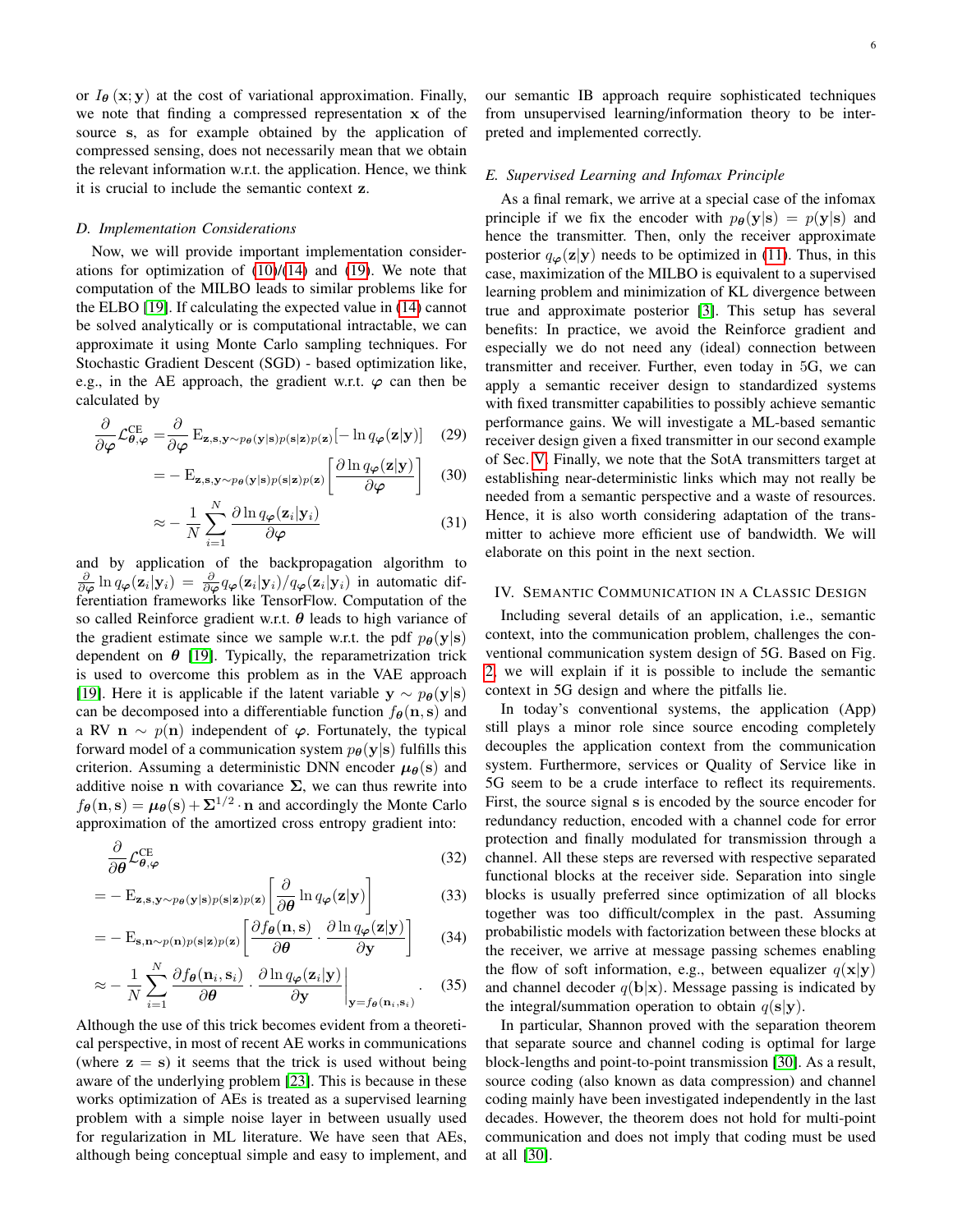

<span id="page-6-1"></span>Fig. 2. Conventional communication system design and introduction of semantic context.

Now, we explain the major drawback of the conventional communications design when it comes to semantics: It only accounts for the entropy  $\mathcal{H}(s)$  of the source s but not the entropy  $\mathcal{H}(\mathbf{z})$  of the application  $\mathbf{z}$  behind. For example for lossless semantic transmission according to the separation theorem, the product of code rate  $R$  and channel capacity  $C$ needs to be higher than the entropy:

$$
\mathcal{H}\left(\mathbf{z}\right) \leq \mathcal{H}\left(\mathbf{s}\right) \leq RC\,. \tag{36}
$$

In fact, this means a code with higher and thus more bandwidth efficient code rate would be sufficient w.r.t. z although reception of s becomes lossy. But moving RC below  $\mathcal{H}(s)$ is critical since errors are not tolerated by design: Most of the source coding standards use Variable-Length Codes (VLC) such as Huffman coding which makes it very sensitive to errors at the decoding stage [\[31\]](#page-12-1). More specifically, decoding errors can lead to different bit sequence lengths after source decoding and hence make the communication system output meaningless (in terms of semantic output). Therefore, channel decoders are usually designed to achieve a low frame error rate, i.e., it only allows hard decisions to be propagated. The last point means that there is usually an "information barrier" between channel and source decoder as indicated in Fig. [2:](#page-6-1) Uncertainty being equivalent to Shannon information cannot be propagated to higher layers and used by the application. In particular, this makes designing a semantic receiver given a standard transmitter and with or without standard receiver blocks like in Sec. [V-B](#page-9-0) very difficult in practice.

Further, powerful channel codes oftentimes have waterfall regions which amplifies the "cliff effect" [\[15\]](#page-11-14): Either channel capacity is above the code rate and transmission is nearly deterministic or the link fails. This means that several codes with rates adapted for certain SNR regions are required and the complexity of the communication system grows.

A second weak point of the conventional design is that the required large block lengths for source and channel coding as well as interleavers for statistical decoupling of the processed symbols or bits, e.g., between channel decoder and equalizer, add a huge amount of latency. Interleavers avoid non-i.i.d. input data with memory for which these systems are not designed.

To overcome these 2 major design flaws w.r.t. semantics, we conclude to remove the block-wise structure at transmitter and receiver. This can be achieved by means of

- 1) joint source channel coding. Recent work considers AEs for this task and has shown performance improvements at low SNR for language, speech and image transmission [\[14\]](#page-11-13), [\[15\]](#page-11-14), [\[12\]](#page-11-11).
- 2) the DNN-based semantic IB approach we outlined in Sec. [III.](#page-2-0)

Now, we will give numerical examples demonstrating superior performance of the semantic IB approach compared to the classic design.

### V. EXAMPLES OF SEMANTIC COMMUNICATION

<span id="page-6-0"></span>In this section, we provide two examples to explain what we understand under a context-aware or semantic communication design and to show the benefits of such a design.

## <span id="page-6-2"></span>*A. Distributed Image Classification*

In our first example, the task of image classification, we introduce higher level context into the communication problem. Since the world model stems from labeling of human beings, our scenario is an example of data-driven semantics.

Note that if we have unlimited processing resources at an agent that captures the images in this scenario, classification of the image by the agent and subsequent transmission of the result would be optimal and most bandwidth efficient. In [\[28\]](#page-11-28), task-oriented communication is motivated by limited processing capability of the agent that captures the image. Therefore, the authors aim for an informative and compact representation for inference at the powerful edge with limited bandwidth.

In contrast, we assume a distributed setting shown in Fig. [3](#page-7-0) where each of 4 agents gathers an image s independently which is generated by a hidden process z. Based on these images, a central unit shall perform classification. For example, we aim to detect if a burglary happens in a security scenario or if we have found a person to be rescued in an exploration scenario. We note that transmitting each image through a noisy channel from agent to central unit would consume a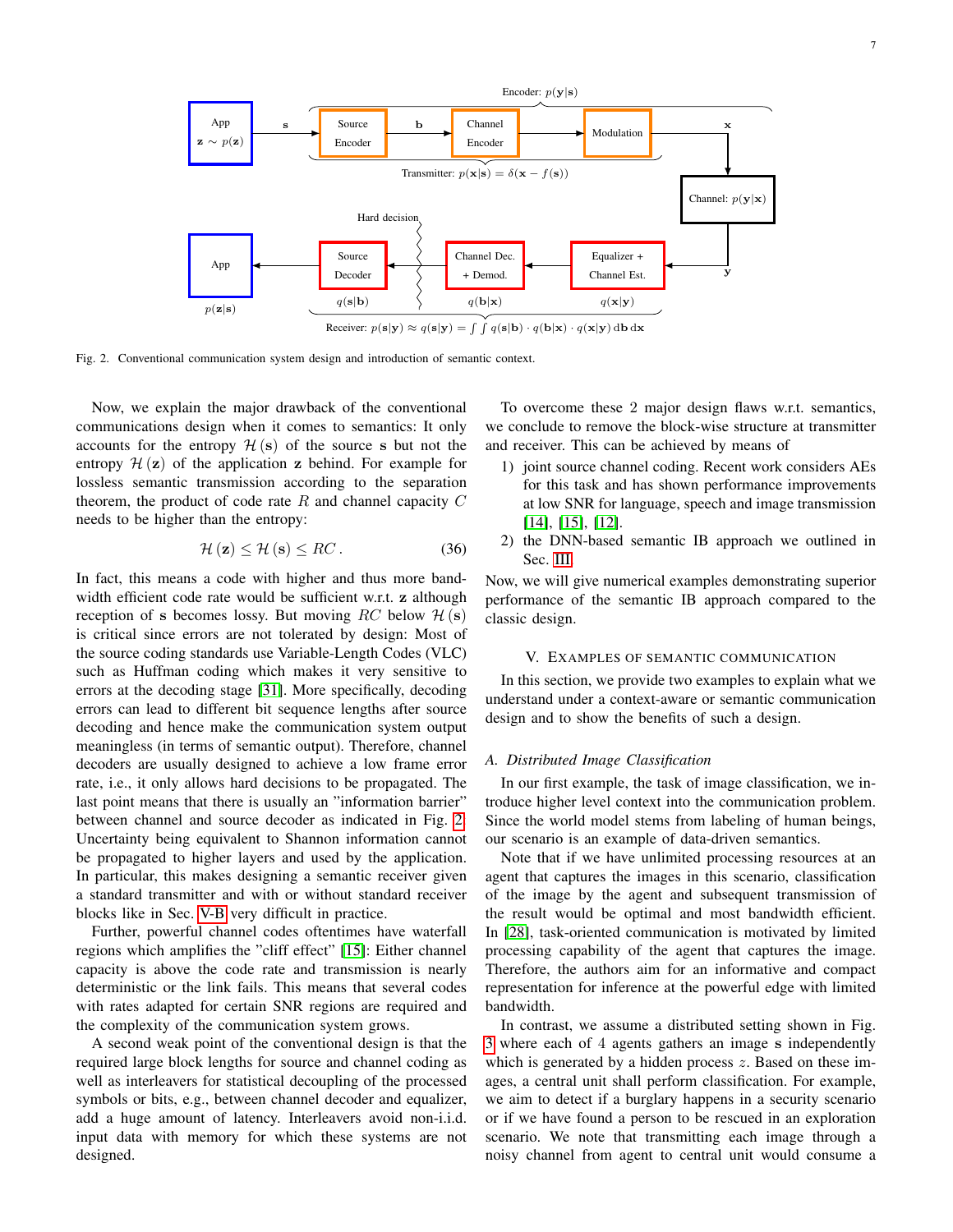

8

<span id="page-7-1"></span>TABLE I DISTRIBUTED IMAGE CLASSIFICATION WITH INTEGRATED SEMANTIC COMMUNICATION NETWORK (ISCNET).

| Component     | Layer                         | Dimension                  |
|---------------|-------------------------------|----------------------------|
|               |                               |                            |
| Input         | Image                         | (14, 14, 1), (16, 16, 3)   |
| $4\times$     | Conv2D                        | (14, 14, 14), (16, 16, 16) |
| Feature       | ResNetBlock (2/3 res. un.)    | (14, 14, 14), (16, 16, 16) |
| Extractor     | ResNetBlock (2/3 res. un.)    | (7, 7, 28), (8, 8, 32)     |
|               | ResNetBlock (2/3 res. un.)    | (4, 4, 56), (4, 4, 64)     |
|               | <b>Batch Normalization</b>    | (4, 4, 56), (4, 4, 64)     |
|               | ReLU activation               | (4, 4, 56), (4, 4, 64)     |
|               | GlobalAvgPool2D               | (56), (64)                 |
| $4 \times Tx$ | ReLU                          | $N_{\text{Tx}}$            |
|               | Linear                        | $N_{\text{Tx}}$            |
|               | Normalization (dim.)          | $N_{\text{Tx}}$            |
| Channel       | AWGN                          | $N_{\text{Tx}}$            |
| Rx            | ReLU $(4 \times \text{same})$ | $(2, 2, N_{\rm Rx})$       |
|               | GlobalAvgPool2D               | $N_{\rm Rx}$               |
| Classifier    | Softmax                       | 10                         |

which contain the smaller classes of early layers. Each residual unit itself consists of two Convolutional NNs (CNNs) with subsequent batch normalization and ReLU activation function to extract translation invariant and local features across two spatial dimensions. Color channels like in CIFAR10 add a third dimension and additional information. The idea behind stacking multiple layers of CNNs is that features tend to become more abstract from early layers (e.g., edges and circles) to final layers (e.g., beaks or tires).

In this work, we use the preactivation version of ResNet without bottlenecks from [\[32\]](#page-12-2), [\[33\]](#page-12-3) implemented for classification on the dataset CIFAR10. In Tab. [I,](#page-7-1) we show its structure for the distributed scenario. It is also valid for the central case if we remove the components Tx, Channel, Rx and increase each spatial dimension by 2 to contain all quadrants of the original image. Each ResNetBlock consists of multiple residual units (res. un.) and we use 2 for MNIST and 3 for CIFAR10 which means we use ResNet14 and ResNet20, respectively. For further implementation details, we refer the reader to the original work [\[33\]](#page-12-3).

*2) Proposed Distributed Communications Design:* Our key idea here is to modify ResNet w.r.t. the communication task by splitting it at a suitable point where semantic information with low-bandwidth is present (see Fig [3\)](#page-7-0). ResNet and CNNs in general can be interpreted to extract features: With full images, we obtain a feature map of size  $8\times8\times N_{\text{Feat}}$  after the last ReLU activation (see Tab. [I\)](#page-7-1). These local features are aggregated by the global average pooling layers across the 2 spatial dimensions. Based on these  $N_{\text{Feat}}$  global features, the softmax layer finally classifies the image. We note that the features contain the relevant information and are of low dimension compared to the original image or even its sub images, i.e.,  $16 \times 16 \times 3 = 768$  compared to 64 for CIFAR10. Therefore, we aim to transmit each agent's local features instead of all sub images and add DNN layers, i.e., the component Tx in Tab. [I,](#page-7-1) to encode the features for transmission trough a channel. Normalization of Tx output across the batch or the

<span id="page-7-0"></span>Fig. 3. Integrated semantic communication system (ISCNet) for distributed agents. Each agent extracts features for bandwidth efficient transmission. Based on the received signal, the central unit performs classification.

lot of bandwidth. Hence, we propose to optimize a bandwidth efficient feature extractor jointly with transmitter, receiver and concluding classifier to maximize the systems overall classification accuracy (see Fig. [3\)](#page-7-0). Note that communication is optimized for the effectiveness level C.

As a first demonstration example, we use the classic datasets MNIST and CIFAR10 with 10 image classes to detect [\[32\]](#page-12-2). We assume that  $z$  generates an image that we divide into  $4$ equally sized quadrants and each agent observes one quadrant  $s_1, \ldots, s_4$ . Albeit this does not resemble a realistic scenario note that we can still show the basic working principle and ease implementation. In this as well as more realistic scenarios, transmission of features, i.e., soft information, is crucial to obtain higher classification accuracy since some (sub) images contribute more useful information than others.

*1) ResNet:* For design of the overall system, we rely on a famous DNN approach for feature extraction breaking records at the time of invention: ResNet [\[32\]](#page-12-2), [\[33\]](#page-12-3). The key idea of ResNet is that it consists of multiple residual units: Each units input is fed directly to its output and if the dimensions do not match, a convolutional layer is used. This structure allows for fast training and convergence of DNNs since the training error can be backpropageted to early layers through these skip connections. From a mathematical point of view, usual DNNs have the design flaw that using a larger function class, i.e., more DNN layer, does not necessarily increase the expressive power. However, this holds for nested functions like ResNet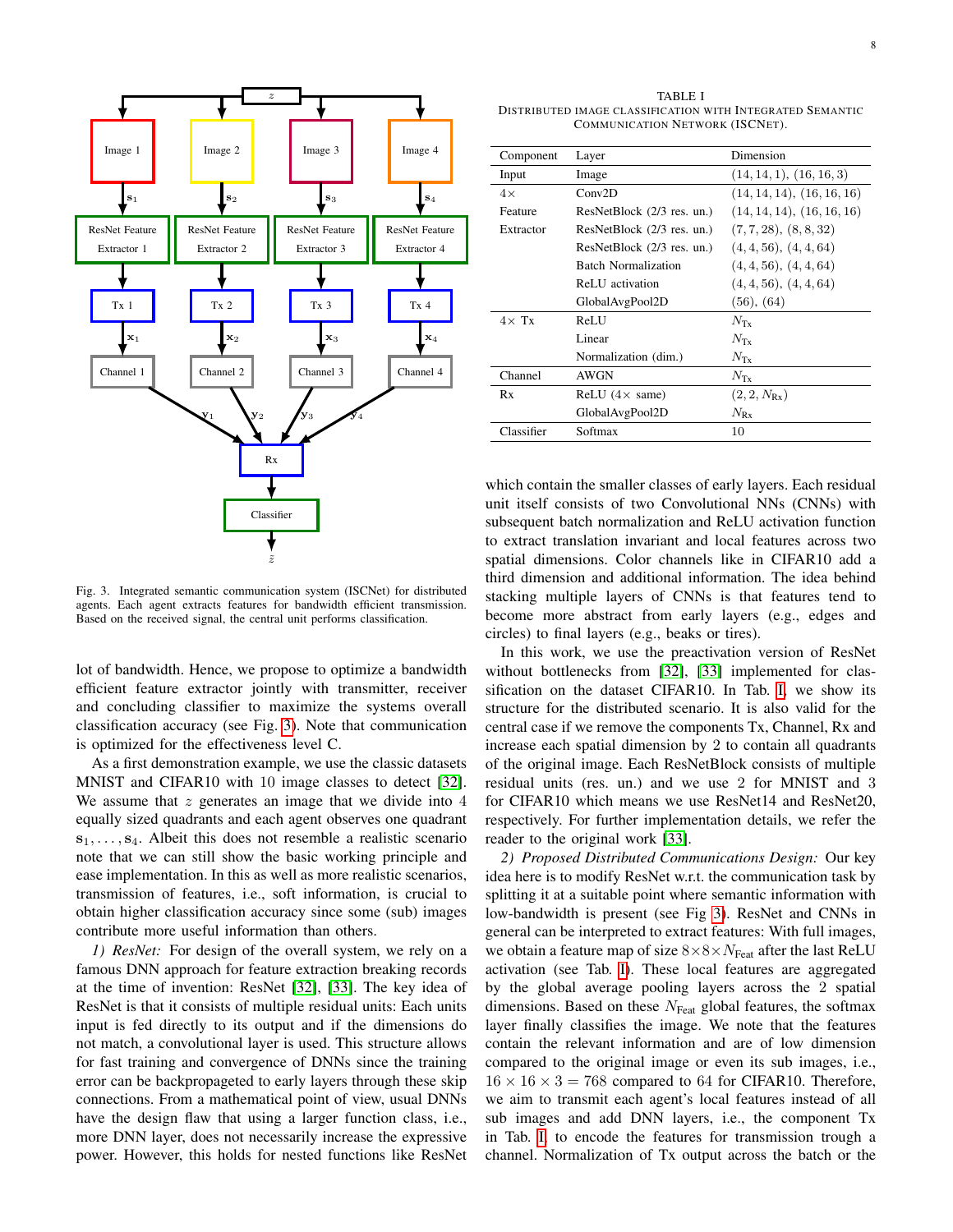encode vector dimension (dim.) is required to constrain the output power to one. At the receiver side, we accordingly use a Rx module: For its design, we are able to employ prior knowledge that the features can be found everywhere on the sub images. Further, we assume the channels to be AWGN. Hence, we choose to enforce the results of all 4 feature extractors and channel encoders to be the same and to use the same receive layers for all 4 transmit signals. Then, we aggregate the decoded feature map of size  $(2, 2, N_{Rx})$ across the spatial dimension. Based on the received features, finally classification is performed by a softmax layer with 10 units yielding the MAP estimate  $\tilde{z}$ . In the following, we name our proposed approach for semantic communication Integrated Semantic Communication Network (ISCNet).

*3) Optimization Details:* We evaluate ISCNet in Tensor-Flow 2 on MNIST and CIFAR10. We split the data set into 60k/50k training data and 10k validation data samples, respectively. We do not make use of data augmentation in contrast to [\[32\]](#page-12-2), [\[33\]](#page-12-3) which leads to slightly worse accuracy. The ReLU layers are initialized with uniform distribution according to He and all other layers according to Glorot [\[34\]](#page-12-4). In case of CIFAR10 classification on the central unit with original ResNet, we need to train  $|\theta| = 273,066$  parameters. This number grows more than 4 times to  $|\theta| + |\varphi| = 1,127,754$ with  $N_{\text{Tx}} = N_{\text{Feat}} = 64$  for the distributed feature extraction communication system due to having 4 agents with additional channel encoder (Tx). Only  $|\varphi| = 4810$  parameters amount to channel decoder (Rx) and classification, i.e., the central unit. We note that the number of added Tx and Rx parameters of 33560 and 3192 is relatively small. For  $l_2$  regularization, we use a weight decay of 0.0001 as in [\[32\]](#page-12-2), [\[33\]](#page-12-3). For optimization of the cross entropy [\(14\)](#page-3-5), we use Stochastic Gradient Descent (SGD) with momentum of 0.9 and a batch size of 64. The learning rate of 0.1 is reduced to 0.01 and 0.001 after 100 and 150 epochs for CIFAR10 and after 3 and 6 for MNIST. In total, we train for 200 epochs with CIFAR10 and for 10 with MNIST. In order to optimize the transceiver for a wider SNR range of channels, we choose the SNR to be uniformly distributed within [-4, 6] where  $SNR = 1/\sigma_n^2$ .

All layers of the transmitter have width  $N_{Tx}$  and those of the receiver  $N_{\text{Rx}}$ . Note that  $N_{\text{Tx}}$  determines the number of channel uses and hence the information bottleneck in [\(19\)](#page-4-0). A higher width  $N_{Rx}$  is equivalent to more computing power at the receiver. Since the number of parameters only weakly grows with  $N_{\text{Rx}}$  in our design, we choose high  $N_{\text{Tx}} = 4N_{\text{Rx}}$ . One exception is default ISCNet with  $N_{\text{Tx}} = N_{\text{Rx}} = N_{\text{Feat}}$ .

*4) Numerical Results:* The numerical results of our proposed approach ISCNet in terms of classification error rate on MNIST are shown in Fig. [4.](#page-8-0) First, we observe that the classification error rate of 0.5% based on a central ResNet unit with full image information (central) is smaller than that of 0.9% in the distributed setting (distributed) without noise and Tx (only normalization in Tx). Note that we assume ideal communication links. However, the difference seems negligible considering that the local agents only see the quarter of the full images and learn features independently based on it. With noisy communication links (with noise), the performance degrades especially for  $SNR < 10$  dB and



<span id="page-8-0"></span>Fig. 4. Classification error rate of the central unit on MNIST with full image information and with distributed agents with ISCNet as a function of SNR.



<span id="page-8-1"></span>Fig. 5. Classification error rate of the central unit on CIFAR10 with full image information and with distributed agents with ISCNet as a function of SNR.

we can avoid it partly by training with noise (with noise training). Introducing channel encoding (Tx) and decoding (Rx) (with  $N_{\text{Tx}} = N_{\text{Feat}} = 56$ ,  $N_{\text{Rx}} = 56$ ), we further improve classification accuracy at low SNR. Assuming and training with ideal links (w/o noise training) reveals that accuracy drops slightly compared to the approach without communication layers since we loose the spatial separation by adding dense ReLU layers. If we encode the features from  $N_{\text{Feat}} = 56$ to  $N_{Tx} = 14$  at the Tx (with  $N_{Tx} = 14$ ,  $N_{Rx} = 56$ ) to use less bandwidth, accuracy is higher than in a distributed system optimized with ideal links for low SNR. At high SNR, we observe a small error offset which indicates lossy compression. In fact, the communication system ISCNet learns joint source channel coding for the task of image classification and improves performance of the overall system with non-ideal links.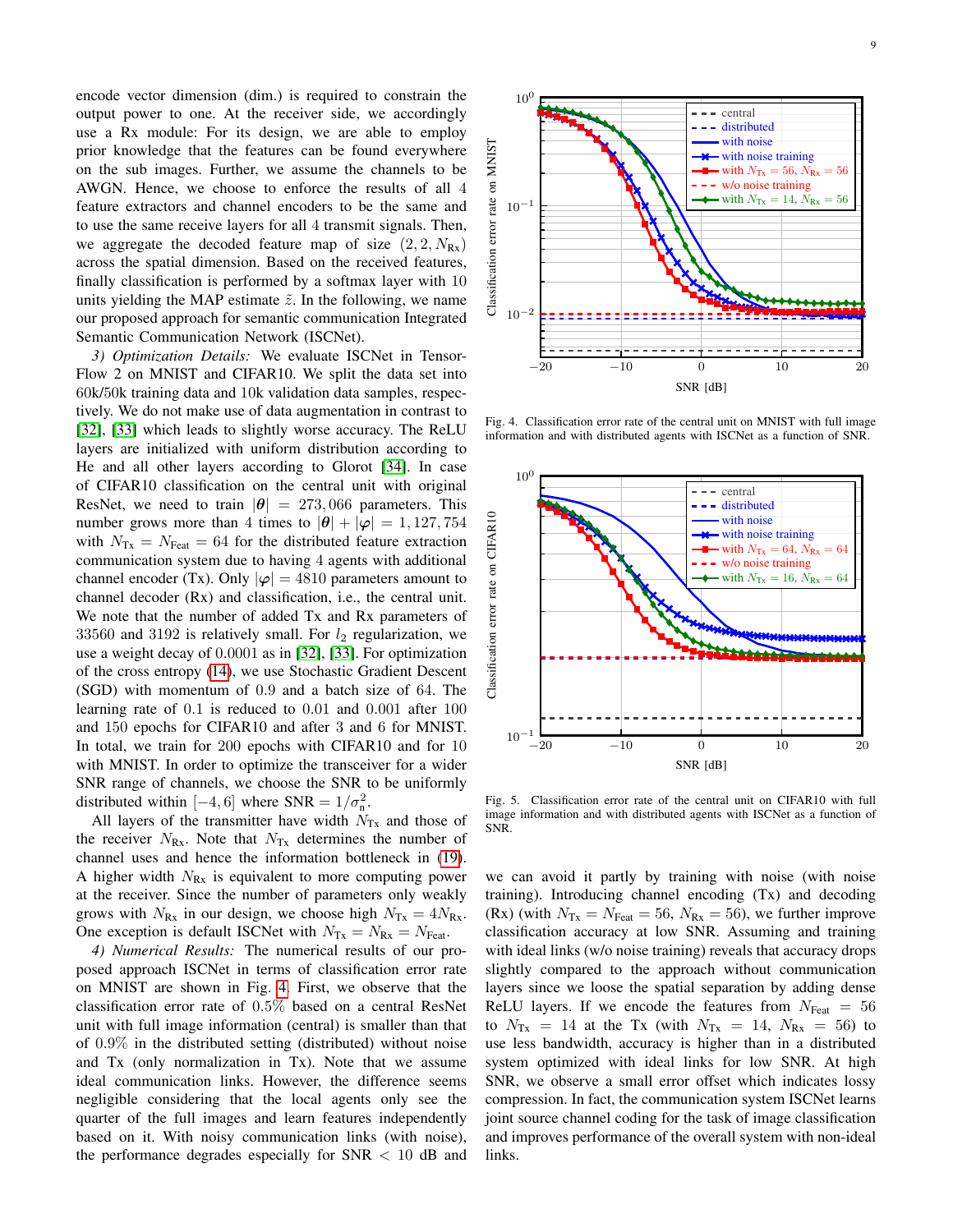

<span id="page-9-1"></span>Fig. 6. Classification error rate of the central unit on MNIST with distributed agents for different ISCNet designs as a function of SNR.

Comparing these results to the classification accuracy on CIFAR10 shown in Fig. [5,](#page-8-1) we observe a similar behavior. But a few main differences become apparent: The central unit performs much better with 12% error rate than the distributed setting with ideal links with 20%. We expect the reason to lie in the more challenging dataset with more color channels. Further, the distributed system without Tx and Rx trained with noise (with noise training) and hence 64 channel uses runs into an error floor. Even the overall system with Tx/Rx, i.e., ISCNet, and only  $N_{Tx} = 16$  channel uses (with  $N_{\text{Tx}} = 16$ ,  $N_{\text{Rx}} = 64$ ) achieves channel coding with negligible compression.

Since one of the main advantages of semantic communication lies in savings of bandwidth, we finally investigate the influence of the number of channel uses  $N_{Tx}$  on MNIST classification accuracy. For fair comparison between channel encodings of different length, we normalize the SNR in Fig. [6](#page-9-1) by  $N_{\text{Tx}}/N_{\text{Feat}}$  where  $N_{\text{Feat}} = 56$ . With less channel uses from  $N_{\text{Tx}} = 14$  to 2, the channel coding gain seen at low effective SNR remains the same. In contrast, the error floor moves higher which hints at increased compression rate. We can avoid this error floor by training for higher  $SNR_{train} \in [6, 16]$ dB but this reduces the coding gain. Also for  $N_{Tx} = 64$ , the channel coding gain may be smaller but no error floor occurs. We conclude that we are able to trade-off channel and source coding by choosing different training SNR as well as by varying Tx and Rx in dimensions  $N_{\text{Tx}}$  and  $N_{\text{Rx}}$ .

We also investigated whether alternative ISCNet designs improve performance: Using more expressive Tx and Rx DNN layers, i.e., 2 or 3 consecutive ReLU layers for  $N_{Tx} = 14$ (see Tab. [I\)](#page-7-1), we achieve similar or worse accuracy, even with  $N_{\text{epoch}} = 20$ . If the receiver is not shared across the 4 Tx but individual for each Tx (Individual Rx, see Fig. [6\)](#page-9-1), we observe a small decrease in error rate. The error rate does not decrease further using one large joint Rx layer that all received signals enter jointly. We conjecture that the 4 image sections contain



<span id="page-9-2"></span>Fig. 7. Classification error rate of the central unit on MNIST with distributed agents for semantic and classic communication system design as a function of SNR.

slightly different relevant information about the classes and need to be encoded differently. However, the gain is minor and justifies the design choice of using only one receiver for all Tx.

Finally, we compare semantic and classic communication system design. For the classic design, we replace Tx and Rx in Tab. [I:](#page-7-1) We first compress each element of the feature vector that is computed in 32-bit floating-point precision in the distributed setting (with noise) to 16-bit. Then, we apply Huffman encoding to a block containing 100 feature vectors of length  $N_{\text{Feat}}$ . Further, we use a 5G LDPC channel code implementation from [\[35\]](#page-12-5) with rate 0.25 and long block length of 15360 and modulate the code bits with BPSK. At the receiver, we assume belief propagation decoding where the noise variance is perfectly known for LLR computation. The results in Fig. [7](#page-9-2) reveal tremendous bandwidth savings for the semantic design with ISCNet: We observe an enormous SNR shift of 20 dB compared to the classic design. Note that the classic PHY layer design is already near the Shannon limit and even if we improve it by ML we are only able to shift its curve by a few dB. In conclusion, this surprisingly clear result justifies a semantic PHY layer design and shows its huge potential to provide bandwidth savings.

### <span id="page-9-0"></span>*B. Floating-point transmission*

In our second example, we demonstrate that also classic problems like unequal error protection that are very close to the technical level can be tackled in our theoretical framework. The example is floating-point transmission with subsequent computations on a digital system. Note that it is rather a numerical toy example and introduces context on a very abstract level compared to our first example. Since the world model is created for interpretation by machines, we deal with model-driven semantics.

For example in distributed systems like multi-agent exploration or our first example, the data in the form of floatingpoint numbers is exchanged between agents and needs to be communicated. Referring to Fig. [1,](#page-2-1) an application generates continuous data z processed as discrete floating-point numbers, i.e., as bits s, on digital hardware. Usually, these source bits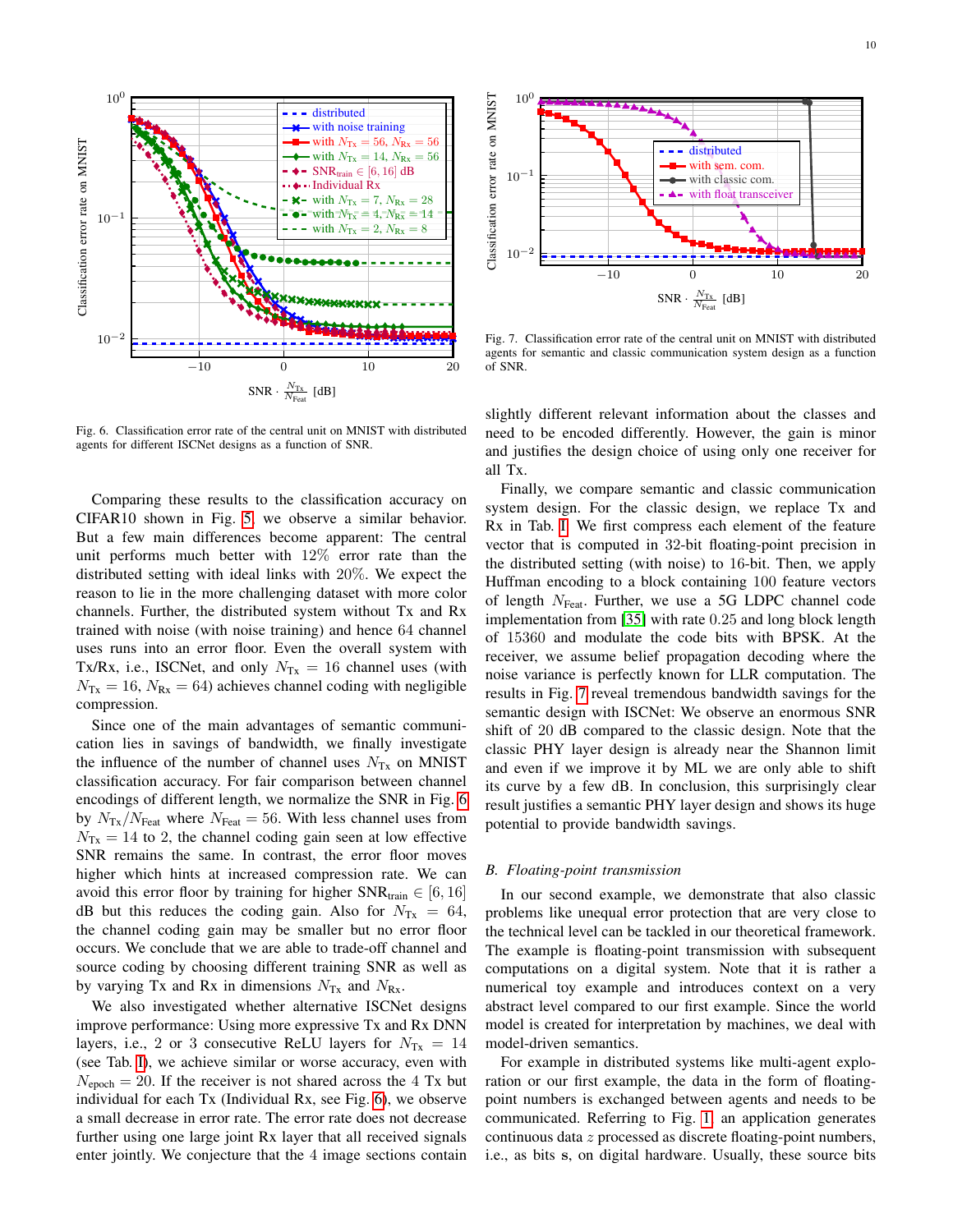<span id="page-10-0"></span>TABLE II DNN BASED TRANSMITTER AND RECEIVER FOR SEMANTIC PHY LAYER DESIGN WITH FLOATING-POINT NUMBERS.

| Component | Layer                | Dimension       |
|-----------|----------------------|-----------------|
| Tx        | ReLU                 | 2N <sub>h</sub> |
|           | ReLU                 | $2N_{h}$        |
|           | Linear               | $2N_{h}$        |
|           | Normalization (dim.) | $N_{\rm h}$     |
| Channel   | <b>AWGN</b>          | $N_{\rm h}$     |
| Rx        | ReLU                 | $2N_h$          |
|           | ReLU                 | $2N_h$          |
|           | Linear               | 1               |

enter the transmitter that encodes the bits for deterministic reception at the receiver. This means the transmitter is agnostic about the meaning or context  $z$  of  $s$  we want rather to reconstruct at the receiver. Note that usually every bit would be considered stochastic independent in a classic communication system, i.e.,  $p(\mathbf{s}) \approx \prod_{i=1}^{N_b} p(s_i)$  where  $N_b$  is the number of floating-point bits, and detected separately. We call this approach single bit detector and assume that the prior probability  $p(s_i)$  of each single bit  $s_i$  is known.

As a first step in semantic communications design, we now focus on design of a semantic receiver given a classic transmitter. To achieve this, we use a simple abstraction of the transmission system: We assume a BPSK transmission of the  $N_f$  bits s of each floating-point number over an AWGN channel with noise variance  $\sigma_n^2$  to a receiver. Based on the statistics/prior  $p(s)$  of the data, we are able to compute the ideal posterior  $p(s|\mathbf{y}) = p(\mathbf{y}|s) \cdot p(s)/p(\mathbf{y})$  by marginalization of  $p(y)$ . From our simulations, we note that for computational tractability the resolution needs to be lower than 16 bit.

Further, note that we are not interested in reconstructing the bits s exactly, i.e., MAP detection, since these bits are mapped via a deterministic function  $f(\cdot)$  into the real-valued domain  $z = f(s)$ , i.e., the semantic space. Hence in this scenario, we thus want our receiver estimate to be close to the target variable  $z$  in the Mean Square Error (MSE) sense. Therefore, the mean estimator based on  $p(z|\mathbf{y})$  is optimal. More precisely, one floating-point value consists of a signed bit, significand and exponent bits that contribute through the form of function  $z = f(s)$  defined in the standard [\[36\]](#page-12-6). This means each bit of the float has a different meaning and is of different importance for our task of reconstructing z.

For approximate estimation, we can approximate the model based inference at the receiver by a Gaussian  $q_{\varphi}(z|\mathbf{y})$ . We parametrize its mean by a small DNN designed as the component Rx in Tab. [II](#page-10-0) and optimize it by minimization of the cross entropy [\(11\)](#page-3-8) which is equivalent to the MSE loss in this case. Moving beyond receiver design, we can also parametrize the encoder  $p_{\theta}(\mathbf{y}|\mathbf{s})$  by a DNN and optimize the resulting semantic transceiver, i.e., ISCNet, via [\(11\)](#page-3-8). Our selected structure is shown in Tab. [II.](#page-10-0) Note that normalization of the encoder output across the batch or the encode vector dimension is required to constrain the output power to one. For training of the DNN receiver and transceiver, we initialize ReLU layers with uniform distribution according to He and



<span id="page-10-1"></span>Fig. 8. NMSE as a function of SNR for different non- and semantic transceiver approaches and 8-bit floating-point resolution.

all other layers according to Glorot [\[34\]](#page-12-4). As optimizer we use Adam with batch size of 1000 for 10000 iterations and perform 10 steps per iteration. To optimize the DNNs for a wider SNR range, we choose the SNR in dB to be uniformly distributed within [6, 16] where in linear range  $SNR = 1/\sigma_n^2$ .

In Fig. [8,](#page-10-1) we show the Normalized MSE (NMSE) performance of the proposed (sub) optimal approaches as a function of SNR. We assume the target values  $z$  to be Gaussian distributed and that NaN as well as ±inf values do not occur. For computational tractability, we consider 8-bit floating-point numbers (minifloats) with one signed bit, 4 exponent and 3 significand bits. The NMSE of analog transmission of  $z$ over the AWGN channel (with  $N<sub>b</sub>$  channel uses for fair comparison) is shown as reference curve. The classic approach with subsequent  $z = f(s)$  is clearly inferior in the considered SNR range. Note that we correct NaN and  $\pm$ inf to the most probable bits based on  $p(s_i)$ . We observe clearly superior performance of the DNN receiver compared to the classic single bit detector approaching that of the mean estimate at low SNR with much lower computational complexity. If we also optimize the encoder, we are able to surpass the NMSE of the classic receivers in the low SNR regime. We assume that the DNN transceiver neglects bits that have limited contribution to  $z$  and performs lossy compression so that more important bits can be transmitted more reliable. By this means, the transceiver uses the bandwidth more efficiently. For high SNR, both DNN receiver and transceiver are not able to increase the precision arbitrarily. We think that this drawback can be overcome by training at higher SNR and the introduction of the noise variance into the design.

Finally, we also investigate performance of the float transceiver in the scenario of distributed image classification. The classification error rate curve shown in Fig. [7](#page-9-2) from Sec. [V-A](#page-6-2) lies almost exactly in the middle between that of a full semantic and a classic design, separated by 10 dB. We conclude that even with partial semantic knowledge, a semantic design yields tremendous gains and can be realized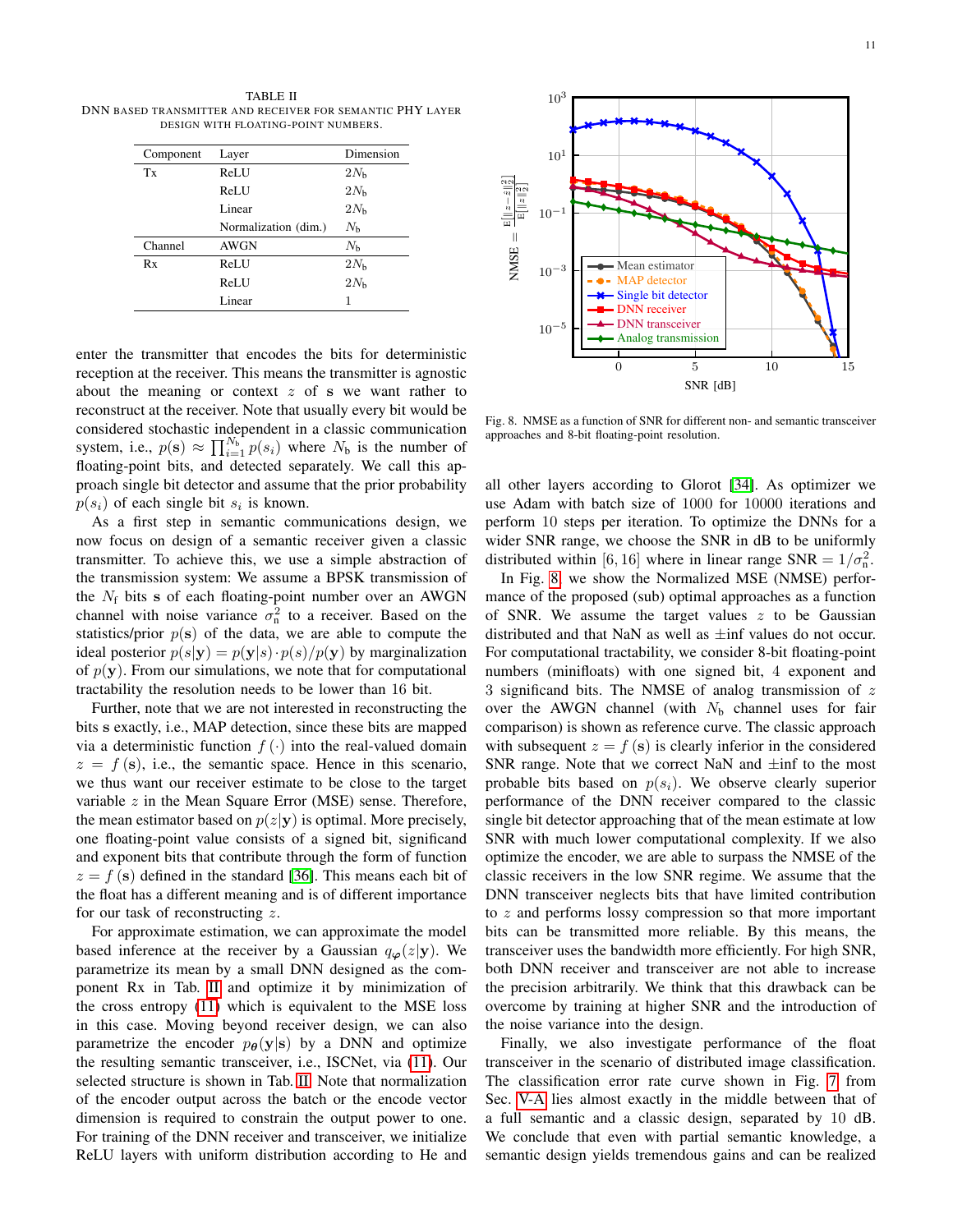with manageable effort. As a final remark, we note that the example of this section can be treated also in the framework of rate distortion theory. In fact, analog transmission of a Gaussian through a AWGN channel is optimal from this point of view.

#### VI. CONCLUSION

<span id="page-11-18"></span>In this article, inspired by Weaver, we proposed an information-theoretic framework where the semantic context is explicitly introduced as hidden random variable into the communication design. In particular, for bandwidth efficient transmission, we proposed to define semantic communication system design as an Information Bottleneck (IB) optimization problem and covered important implementations aspects like the infomax principle and the reparametrization trick. Further, we uncovered that variable length source codes and huge interleavers decouple the semantic context from a classic 5G communication system, a major design flaw. Finally, based on two examples with different levels of semantic context, we motivated our view on semantic communication. Notably, based on the example of distributed image classification, we revealed the huge potential of a semantic communication system design. Numerical results show a tremendous saving in bandwidth of 20 dB with our proposed approach ISCNet compared to a classic PHY layer design. In the second example of floating-point number transmission, we showed that also classic problems can be tackled within our framework and that semantic gains can be achieved by only changing the receiver given a classic transmitter.

With these theoretical findings, our future work will focus on technical aspects of semantic communication. For example, it remains unclear if solving the variational IB problem with explicit constraint holds benefits compared to our proposed approach. Also further research is required to clarify how a semantic design can be implemented in practice.

#### **REFERENCES**

- <span id="page-11-0"></span>[1] C. E. Shannon, "A Mathematical Theory of Communication," *The Bell System Technical Journal*, vol. 27, no. 3, pp. 379–423, Jul. 1948.
- <span id="page-11-1"></span>[2] O. Simeone, "A Very Brief Introduction to Machine Learning with Applications to Communication Systems," *IEEE Trans. on Cogn. Commun. Netw.*, vol. 4, no. 4, pp. 648–664, Dec. 2018.
- <span id="page-11-2"></span>[3] E. Beck, C. Bockelmann, and A. Dekorsy, "CMDNet: Learning a Probabilistic Relaxation of Discrete Variables for Soft Detection With Low Complexity," *IEEE Transactions on Communications*, vol. 69, no. 12, pp. 8214–8227, Dec. 2021.
- <span id="page-11-3"></span>[4] W. Weaver, "Recent Contributions to the Mathematical Theory of Communication," in *The Mathematical Theory of Communication*, 1949, vol. 10, pp. 261–281. [Online]. Available: [https://www.jstor.org/](https://www.jstor.org/stable/42581364) [stable/42581364](https://www.jstor.org/stable/42581364)
- <span id="page-11-4"></span>[5] L. Floridi, "Philosophical Conceptions of Information," in *Formal Theories of Information: From Shannon to Semantic Information Theory and General Concepts of Information*, ser. Lecture Notes in Computer Science, G. Sommaruga, Ed. Berlin, Heidelberg: Springer, 2009, pp. 13–53. [Online]. Available: [https://doi.org/10.1007/](https://doi.org/10.1007/978-3-642-00659-3_2) [978-3-642-00659-3](https://doi.org/10.1007/978-3-642-00659-3_2) 2
- <span id="page-11-5"></span>[6] W. Hofkirchner, *Emergent Information: A Unified Theory of Information Framework*. World Scientific, 2013.
- <span id="page-11-6"></span>[7] J. Bao, P. Basu, M. Dean, C. Partridge, A. Swami, W. Leland, and J. A. Hendler, "Towards a theory of semantic communication," in *2011 IEEE Network Science Workshop*, Jun. 2011, pp. 110–117.
- <span id="page-11-7"></span>[8] P. Basu, J. Bao, M. Dean, and J. Hendler, "Preserving quality of information by using semantic relationships," *Pervasive and Mobile Computing*, vol. 11, pp. 188–202, Apr. 2014. [Online]. Available: <https://linkinghub.elsevier.com/retrieve/pii/S1574119213000953>
- <span id="page-11-8"></span>[9] R. Carnap and Y. Bar-Hillel, "AN OUTLINE OF A THEORY OF SEMANTIC INFORMATION," *Research Laboratory of Electronics, Massachusetts Institute of Technology*, p. 54, 1952.
- <span id="page-11-9"></span>[10] B. Güler, A. Yener, and A. Swami, "The Semantic Communication Game," *IEEE Transactions on Cognitive Communications and Networking*, vol. 4, no. 4, pp. 787–802, Dec. 2018.
- <span id="page-11-10"></span>[11] H. Xie, Z. Qin, G. Y. Li, and B.-H. Juang, "Deep Learning based Semantic Communications: An Initial Investigation," in *GLOBECOM 2020 - 2020 IEEE Global Communications Conference*, Dec. 2020, pp. 1–6.
- <span id="page-11-11"></span>[12] ——, "Deep Learning Enabled Semantic Communication Systems," *IEEE Transactions on Signal Processing*, vol. 69, pp. 2663–2675, 2021.
- <span id="page-11-12"></span>[13] Z. Weng, Z. Qin, and G. Y. Li, "Semantic Communications for Speech Signals," in *ICC 2021 - IEEE International Conference on Communications*, Jun. 2021, pp. 1–6.
- <span id="page-11-13"></span>[14] N. Farsad, M. Rao, and A. Goldsmith, "Deep Learning for Joint Source-Channel Coding of Text," in *2018 IEEE International Conference on Acoustics, Speech and Signal Processing (ICASSP)*, Apr. 2018, pp. 2326–2330.
- <span id="page-11-14"></span>[15] E. Bourtsoulatze, D. B. Kurka, and D. Gündüz, "Deep Joint Source-Channel Coding for Wireless Image Transmission," *IEEE Transactions on Cognitive Communications and Networking*, vol. 5, no. 3, pp. 567– 579, Sep. 2019.
- <span id="page-11-15"></span>[16] P. Popovski, O. Simeone, F. Boccardi, D. Gündüz, and O. Sahin, "Semantic-Effectiveness Filtering and Control for Post-5G Wireless Connectivity," *Journal of the Indian Institute of Science*, vol. 100, no. 2, pp. 435–443, Apr. 2020. [Online]. Available: [https:](https://doi.org/10.1007/s41745-020-00165-6) [//doi.org/10.1007/s41745-020-00165-6](https://doi.org/10.1007/s41745-020-00165-6)
- <span id="page-11-16"></span>[17] E. Calvanese Strinati and S. Barbarossa, "6G networks: Beyond Shannon towards semantic and goal-oriented communications," *Computer Networks*, vol. 190, p. 107930, May 2021. [Online]. Available: <https://www.sciencedirect.com/science/article/pii/S1389128621000773>
- <span id="page-11-17"></span>[18] Q. Lan, D. Wen, Z. Zhang, Q. Zeng, X. Chen, P. Popovski, and K. Huang, "What is Semantic Communication? A View on Conveying Meaning in the Era of Machine Intelligence," *Journal of Communications and Information Networks*, vol. 6, no. 4, pp. 336–371, Dec. 2021.
- <span id="page-11-19"></span>[19] O. Simeone, "A Brief Introduction to Machine Learning for Engineers," *Foundations and Trends® in Signal Processing*, vol. 12, no. 3-4, pp. 200–431, Aug. 2018.
- <span id="page-11-20"></span>[20] M. Sana and E. C. Strinati, "Learning Semantics: An Opportunity for Effective 6G Communications," in *2022 IEEE 19th Annual Consumer Communications Networking Conference (CCNC)*, Jan. 2022, pp. 631– 636.
- <span id="page-11-21"></span>[21] P. Vincent, H. Larochelle, I. Lajoie, Y. Bengio, and P.-A. Manzagol, "Stacked Denoising Autoencoders: Learning Useful Representations in a Deep Network with a Local Denoising Criterion," *Journal of Machine Learning Research*, vol. 11, no. 110, pp. 3371–3408, 2010. [Online]. Available:<http://jmlr.org/papers/v11/vincent10a.html>
- <span id="page-11-22"></span>[22] N. Farsad, N. Shlezinger, A. J. Goldsmith, and Y. C. Eldar, "Data-Driven Symbol Detection Via Model-Based Machine Learning," in *2021 IEEE Statistical Signal Processing Workshop (SSP)*, Jul. 2021, pp. 571–575.
- <span id="page-11-23"></span>[23] T. O'Shea and J. Hoydis, "An Introduction to Deep Learning for the Physical Layer," *IEEE Trans. on Cogn. Commun. Netw.*, vol. 3, no. 4, pp. 563–575, Dec. 2017.
- <span id="page-11-24"></span>[24] Y. M. Saidutta, A. Abdi, and F. Fekri, "Joint Source-Channel Coding Over Additive Noise Analog Channels Using Mixture of Variational Autoencoders," *IEEE Journal on Selected Areas in Communications*, vol. 39, no. 7, pp. 2000–2013, Jul. 2021.
- <span id="page-11-25"></span>[25] A. Alemi, B. Poole, I. Fischer, J. Dillon, R. A. Saurous, and K. Murphy, "Fixing a Broken ELBO," in *Proceedings of the 35th International Conference on Machine Learning*. PMLR, Jul. 2018, pp. 159–168. [Online]. Available:<https://proceedings.mlr.press/v80/alemi18a.html>
- <span id="page-11-26"></span>[26] N. Tishby, F. C. Pereira, and W. Bialek, "The information bottleneck method," *arXiv:physics/0004057*, Apr. 2000. [Online]. Available: <http://arxiv.org/abs/physics/0004057>
- <span id="page-11-27"></span>[27] Z. Goldfeld and Y. Polyanskiy, "The Information Bottleneck Problem and its Applications in Machine Learning," *IEEE Journal on Selected Areas in Information Theory*, vol. 1, no. 1, pp. 19–38, May 2020.
- <span id="page-11-28"></span>[28] J. Shao, Y. Mao, and J. Zhang, "Learning Task-Oriented Communication for Edge Inference: An Information Bottleneck Approach," *IEEE Journal on Selected Areas in Communications*, vol. 40, no. 1, pp. 197–211, Jan. 2022.
- <span id="page-11-29"></span>[29] A. A. Alemi, I. Fischer, J. V. Dillon, and K. Murphy, "Deep Variational Information Bottleneck," *arXiv:1612.00410 [cs, math]*, Oct. 2019. [Online]. Available:<http://arxiv.org/abs/1612.00410>